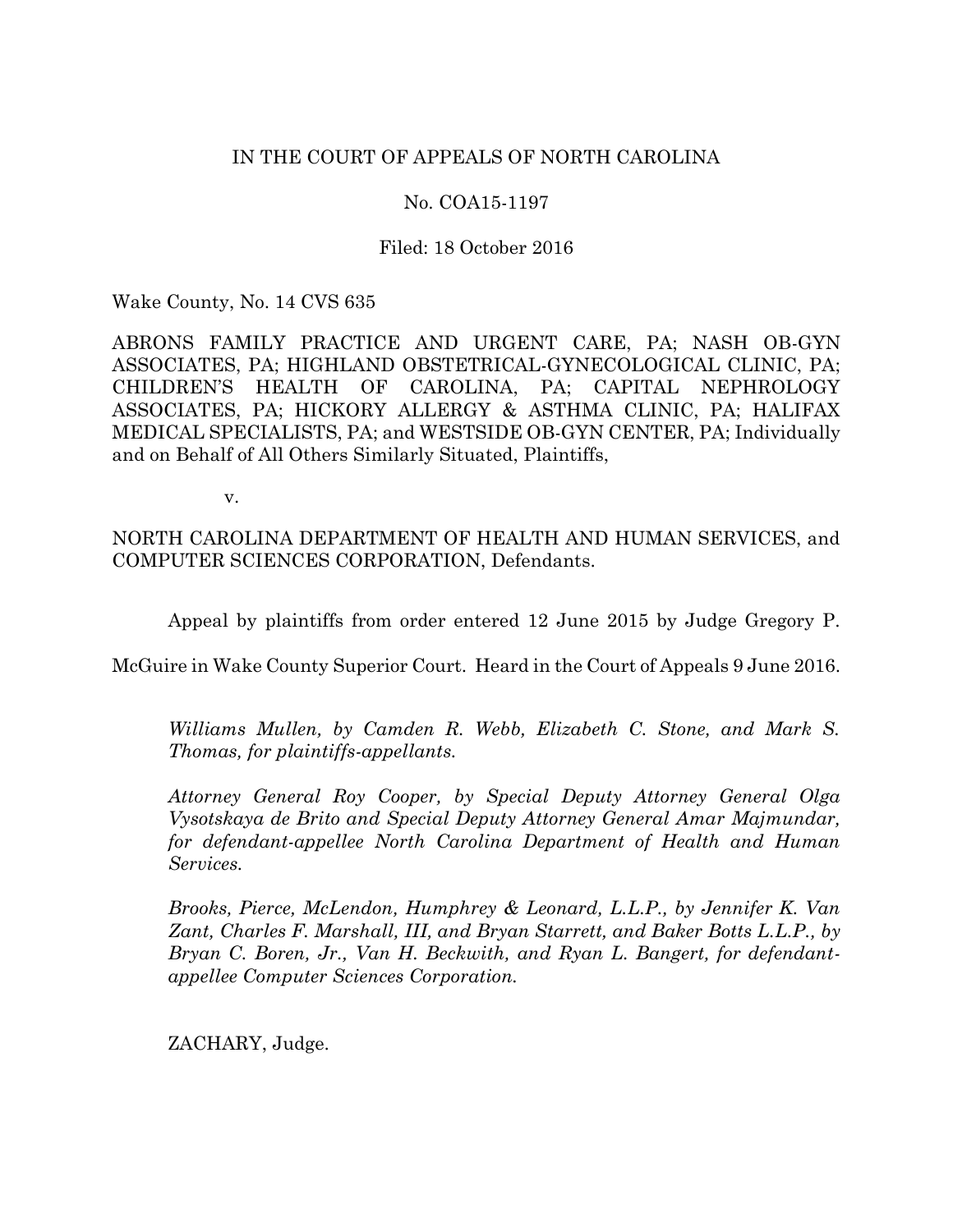#### *Opinion of the Court*

Abrons Family Practice and Urgent Care, PA; Nash OB-GYN Associates, PA; Highland Obstetrical-Gynecological Clinic, PA; Children's Health of Carolina, PA; Capital Nephrology Associates, PA; Hickory Allergy & Asthma Clinic, PA; Halifax Medical Specialists, PA; and Westside OB-GYN Center, PA ("plaintiffs") appeal from an order of the trial court granting a motion of the North Carolina Department of Health and Human Services ("DHHS") and Computer Sciences Corporation ("CSC") (collectively "defendants") to dismiss plaintiffs' complaint for lack of subject matter jurisdiction. For the reasons stated below, we reverse the order of the trial court.

#### I. Factual and Procedural Background

"Medicaid is a federal program that subsidizes the States' provision of medical services to . . . 'individuals, whose income and resources are insufficient to meet the costs of necessary medical services.' [42 U.S.C.A.] §1396-1." *Armstrong v. Exceptional Child Ctr., Inc*., \_\_ U.S. \_\_, \_\_, 191 L. Ed. 2d 471, 476 (2015). Plaintiffs are medical practices in North Carolina that provide care to Medicaid-eligible patients and that have Medicaid contracts with the State of North Carolina. DHHS is an administrative agency of the State of North Carolina and is the single state agency designated to administer and operate the North Carolina Medicaid plan. CSC is a Nevada corporation, with its principal office in Falls Church, Virginia.

In 2003, the federal Centers for Medicare and Medicaid Services ("CMS") required the State of North Carolina to replace its Medicaid Management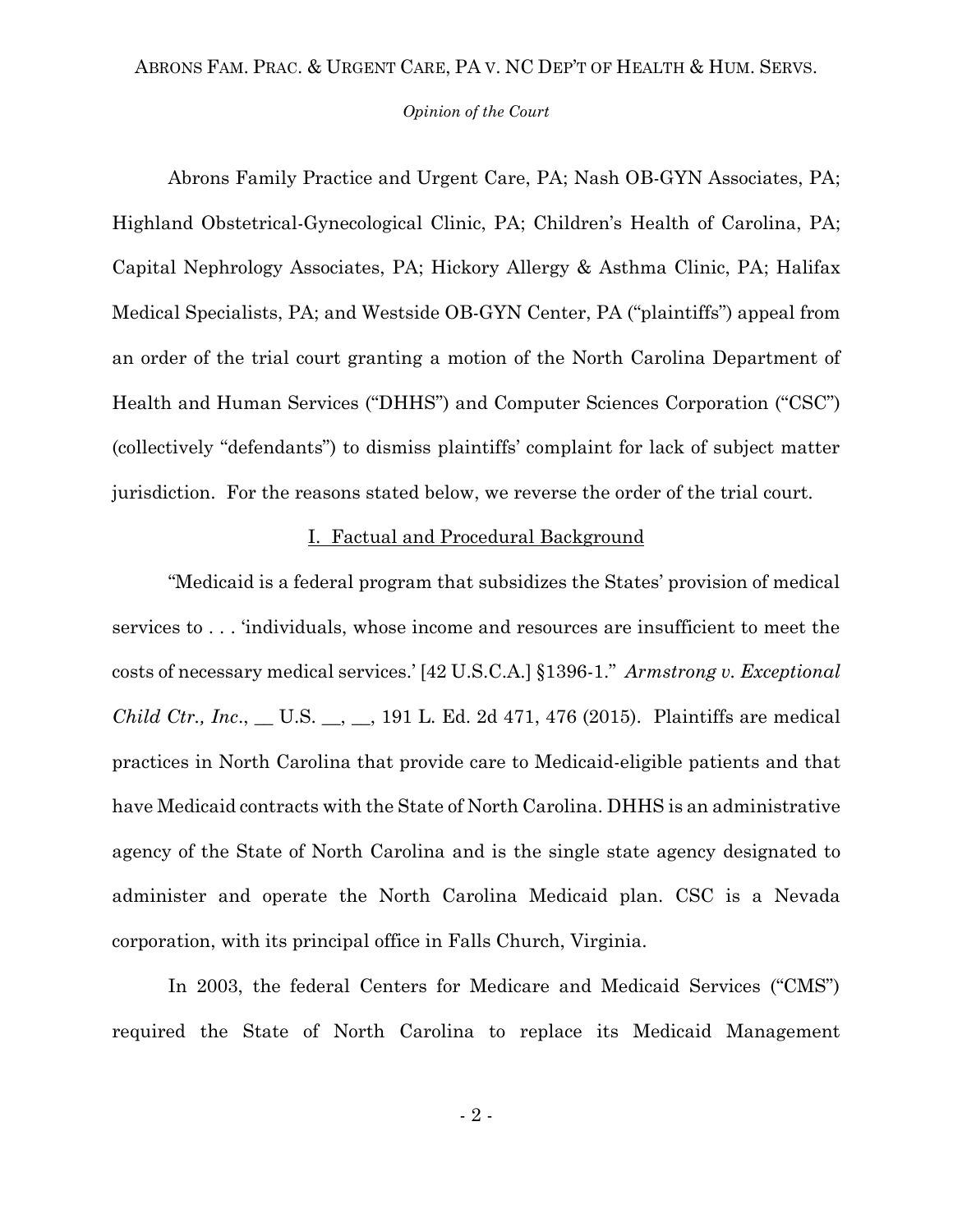#### *Opinion of the Court*

Information System ("MMIS"). In December 2008, the State awarded the MMIS contract to CSC. The contract required CSC to design and operate a new MMIS system. The new system, NCTracks, was implemented on 1 July 2013, and was intended to manage the enrollment of medical, dental, and other health care providers (hereafter "providers") and to process claims by providers for payment for services provided to North Carolina Medicaid recipients.

On 21 January 2014, plaintiffs filed a "First Amended Class Action Complaint" on behalf of themselves and all others similarly situated against defendants. Plaintiffs' complaint also named SLI Global Solutions, Inc. (SLI) as a defendant; however, SLI is not a party to this appeal. Plaintiffs alleged that the implementation of NCTracks had been a "disaster, inflicting millions of dollars in damages upon North Carolina's Medicaid providers." Plaintiffs asserted that CSC had breached its duty to develop software that complied with Medicaid reimbursement rules, allowed providers to enroll as Medicaid providers, and that processed and paid providers' claims, and had also been negligent in its design and implementation of NCTracks. Plaintiffs sought damages based on claims of negligence and unfair and deceptive trade practices ("UDTP") against CSC and SLI; and breach of contract and violations of Art. I, § 19 of the North Carolina Constitution against DHHS. Plaintiffs also sought a declaratory judgment that DHHS was in violation of the Medicaid reimbursement rules. In their complaint, plaintiffs alleged that it would be futile or impossible for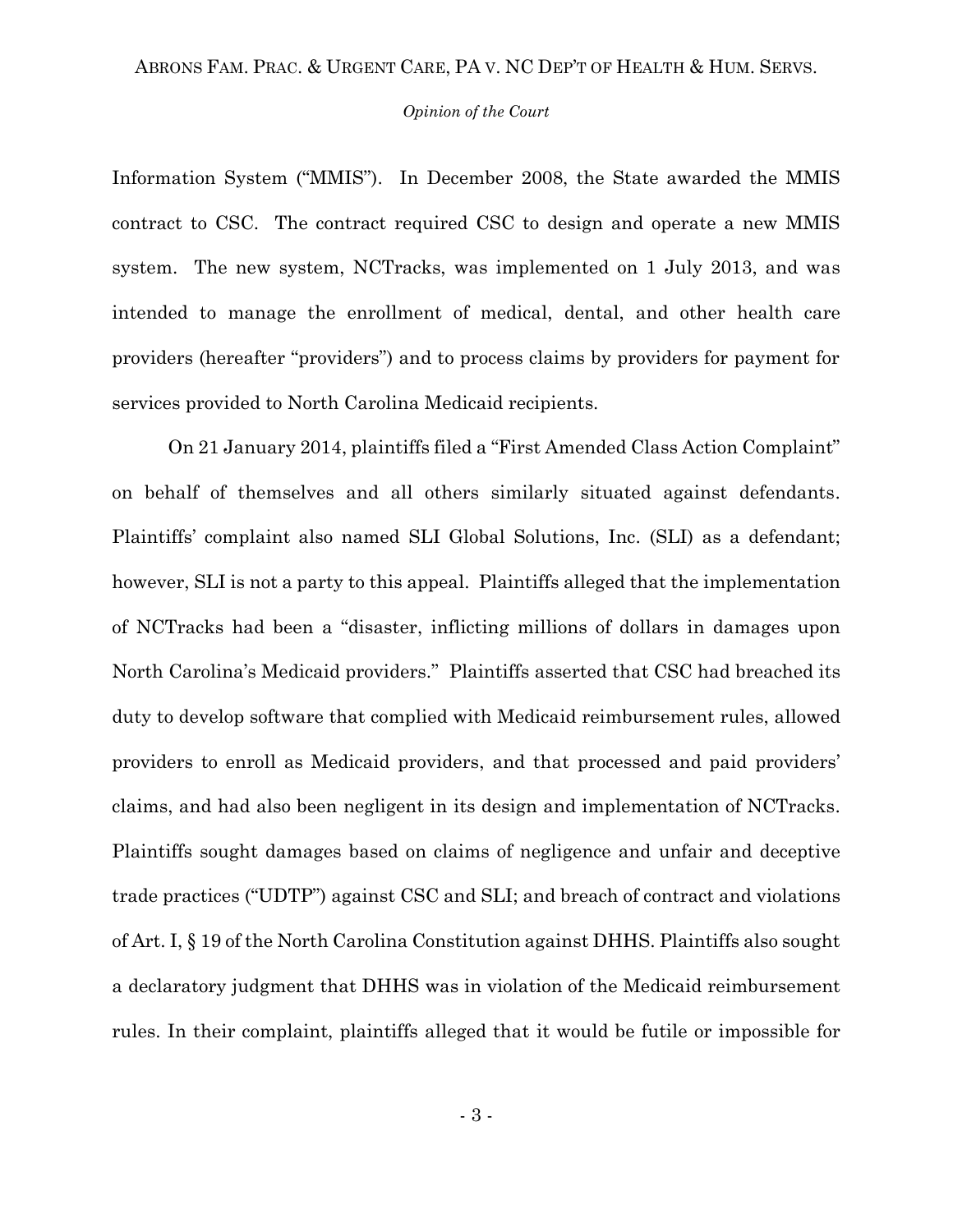*Opinion of the Court*

them to attempt to exhaust the available administrative remedies for a variety of reasons, including the following:

> DHHS and CSC have also placed thousands of reimbursement claims in "limbo" by failing to issue decisions on reimbursement claims. The providers have been informed by DHHS and CSC that they must resubmit the claims, and providers' claims have been resubmitted as many as a dozen times, with no reimbursement and no final determination that the amount is or is not payable. The providers therefore have no administrative remedies available to them for such claims because they have no agency decision from which to appeal.

This matter was subsequently "designated a mandatory complex business case by Order of the Chief Justice of the North Carolina Supreme Court[.]" On 4 April 2014, DHHS and CSC each filed a motion to dismiss pursuant to Rule 12(b)(1), 12(b)(2), and 12(b)(6) of the North Carolina Rules of Civil Procedure. Following a hearing held on 15 April 2015, the trial court entered an "Amended Opinion and Order on Motions to Dismiss" on 12 June 2015. The trial court ruled that plaintiffs' "primary claim" was for unpaid Medicaid claims and that plaintiffs had failed to exhaust the available administrative remedies prior to filing their complaint. The court dismissed plaintiffs' complaint pursuant to N.C. Gen. Stat.  $\S 1A-1$ , Rule  $12(b)(1)$ (2015) for lack of subject matter jurisdiction, based upon plaintiffs' failure to exhaust the available administrative remedies prior to filing suit. The court dismissed as moot defendants' motions for dismissal pursuant to N.C. Gen. Stat. § 1A-1 Rule 12(b)(2) and 12(b)(6). Plaintiffs noted an appeal to this Court.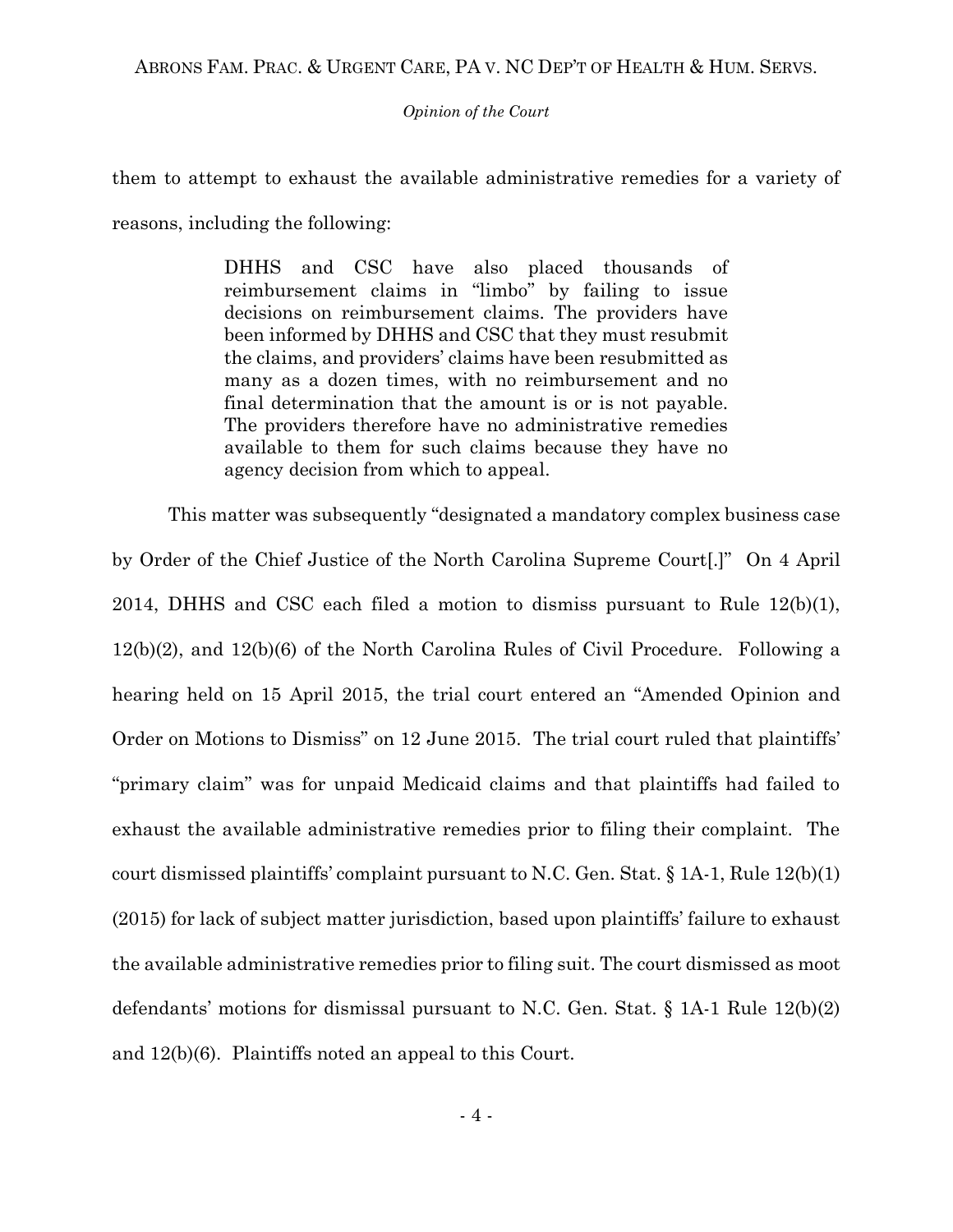*Opinion of the Court*

### II. Standard of Review

Our Court "review[s] Rule 12(b)(1) motions to dismiss for lack of subject matter jurisdiction *de novo* and may consider matters outside the pleadings." *Harris v. Matthews*, 361 N.C. 265, 271, 643 S.E.2d 566, 570 (2007) (citations omitted).

### III. Discussion

## A. Introduction

The issue raised by this appeal is whether the trial court correctly determined that plaintiffs failed to show that it would have been futile or impossible for them to attempt to exhaust administrative remedies prior to filing suit. On appeal, plaintiffs argue that DHHS has a legal obligation to render a final decision on each Medicaid claim that it denies, to inform the provider of its final decision, and to notify the provider of the provider's right to seek a contested case hearing. Plaintiffs contend that "[a]t no time do DHHS or CSC issue a final decision on any claims" and assert that a provider cannot initiate the process of exhausting its administrative remedy until DHHS issues a final decision from which the provider can appeal. We conclude that plaintiffs' arguments on this issue have merit and that the trial court erred in its analysis of the issue of exhaustion of administrative remedies.

### B. Exhaustion of Administrative Remedies: General Rule

Judicial review of the final decision of a State agency is governed by the Administrative Procedure Act (APA), N.C. Gen. Stat. § 150B-1 *et seq*., which applies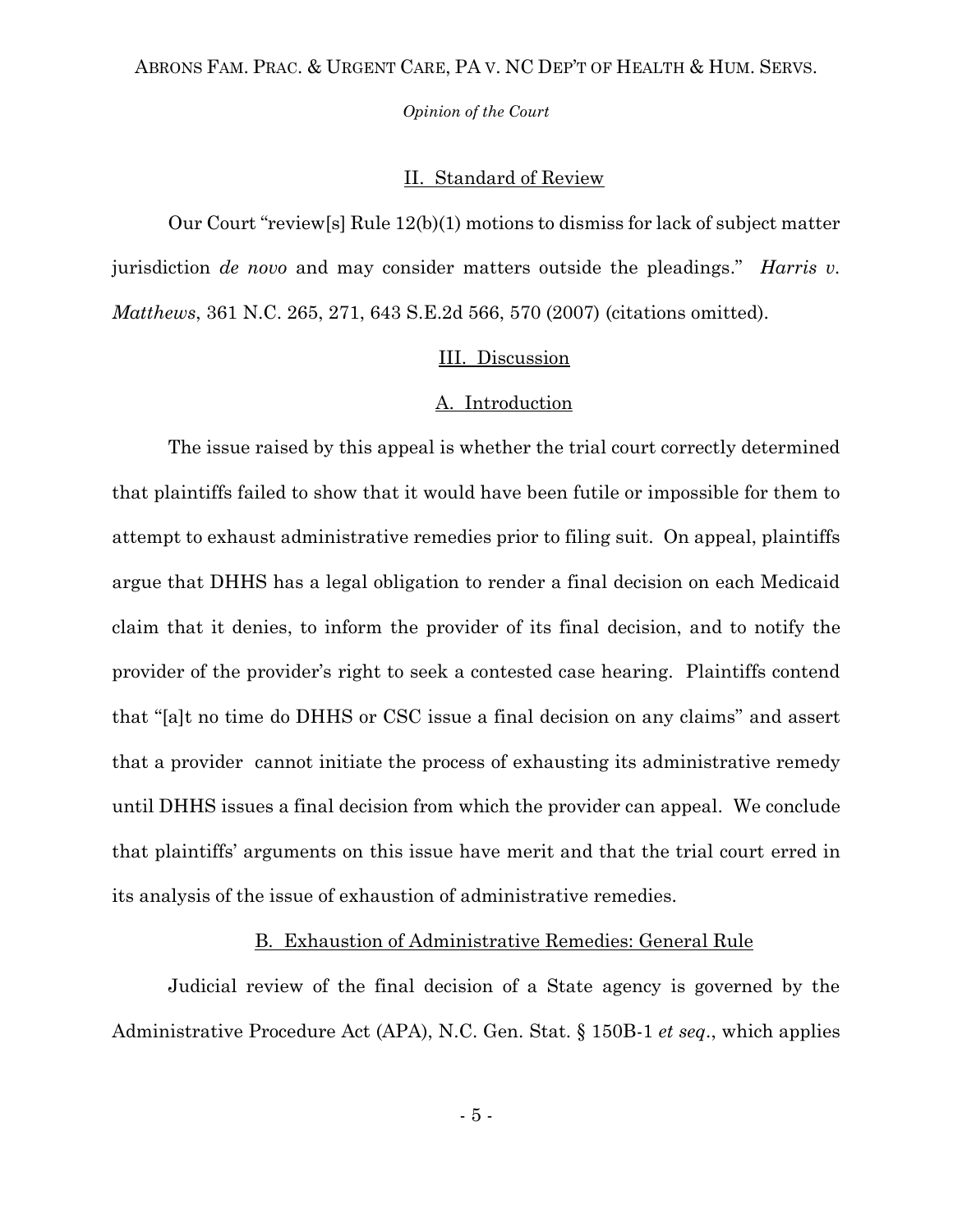#### *Opinion of the Court*

to "both trial and appellate court review of administrative agency decisions." *N. C. Dept. of Correction v. Myers*, 120 N.C. App. 437, 440, 462 S.E.2d 824, 826 (1995). N.C. Gen. Stat. § 150B-43 (2015) states in relevant part that "[a]ny party or person aggrieved by the final decision in a contested case, and who has exhausted all administrative remedies made available to the party or person aggrieved by statute or agency rule, is entitled to judicial review of the decision under this Article[.]" "An action is properly dismissed under Rule 12(b)(1) for lack of subject matter jurisdiction where the plaintiff has failed to exhaust administrative remedies." *Johnson v. Univ. of N.C*., 202 N.C. App. 355, 357, 688 S.E.2d 546, 548 (2010) (internal quotations omitted). "[T]he exhaustion requirement may be excused if the administrative remedy would be futile or inadequate." *Justice for Animals, Inc. v. Robeson Cty.*, 164 N.C. App. 366, 372, 595 S.E.2d 773, 777 (2004) (citing *Huang v. N.C. State University*, 107 N.C. App. 710, 715, 421 S.E.2d 812, 815 (1992)).

N.C. Gen. Stat. § 150B-22 (2015) sets out the general policy for resolution of disputes between a State agency and another party:

> It is the policy of this State that any dispute between an agency and another person that involves the person's rights, duties, or privileges . . . should be settled through informal procedures. In trying to reach a settlement through informal procedures, the agency may not conduct a proceeding at which sworn testimony is taken and witnesses may be cross-examined. If the agency and the other person do not agree to a resolution of the dispute through informal procedures, either the agency or the person may commence an administrative proceeding to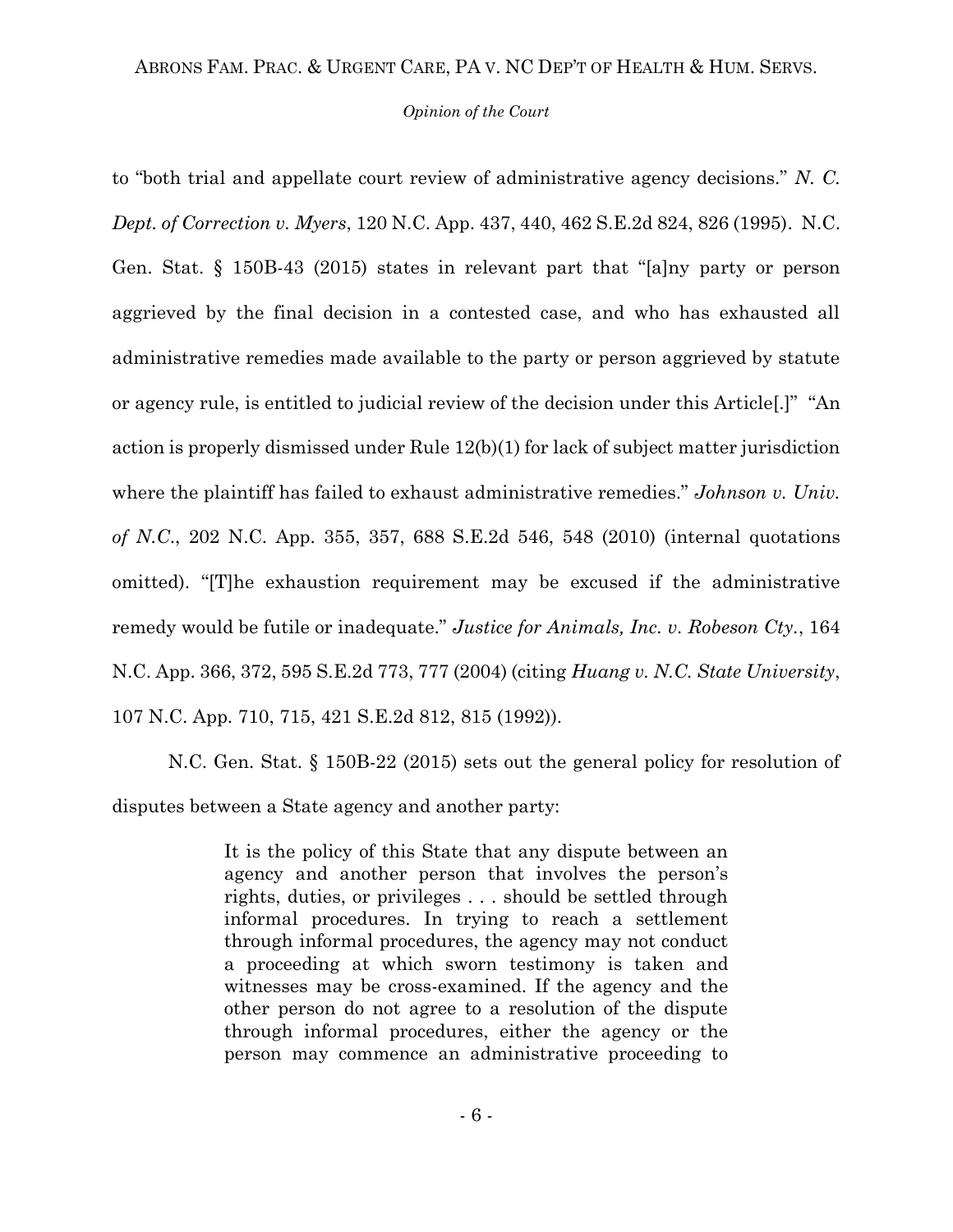determine the person's rights, duties, or privileges, at which time the dispute becomes a "contested case."

The APA applies to appeals by a Medicaid provider. N.C. Gen. Stat. § 108C-12

(2015) states that:

(a) General Rule. Notwithstanding any provision of State law or rules to the contrary, this section shall govern the process used by a Medicaid provider or applicant to appeal an adverse determination made by the Department.

(b) Appeals. Except as provided by this section, a request for a hearing to appeal an adverse determination of the Department under this section is a contested case subject to the provisions of Article 3 of Chapter 150B of the General Statutes.

Thus, pursuant to N.C. Gen. Stat. § 108C-12, a contested case hearing is the

administrative remedy that a provider must pursue before filing a civil suit. N.C.

Gen. Stat. § 108C-2(1) defines an "adverse determination" as "[a] final decision by the

Department to deny, terminate, suspend, reduce, or recoup a Medicaid payment[.]"

N.C. Gen. Stat. § 150B-23(a) (2015) provides that a "contested case shall be

commenced by . . . filing a petition with the Office of Administrative Hearings[.]" The

time within which a party may petition for a contested case hearing is limited by N.C.

Gen. Stat. § 150B-23(f), which provides in relevant part that:

(f) Unless another statute or a federal statute or regulation sets a time limitation for the filing of a petition in contested cases against a specified agency, the general limitation for the filing of a petition in a contested case is 60 days. The time limitation, whether established by another statute, federal statute, or federal regulation, or this section, shall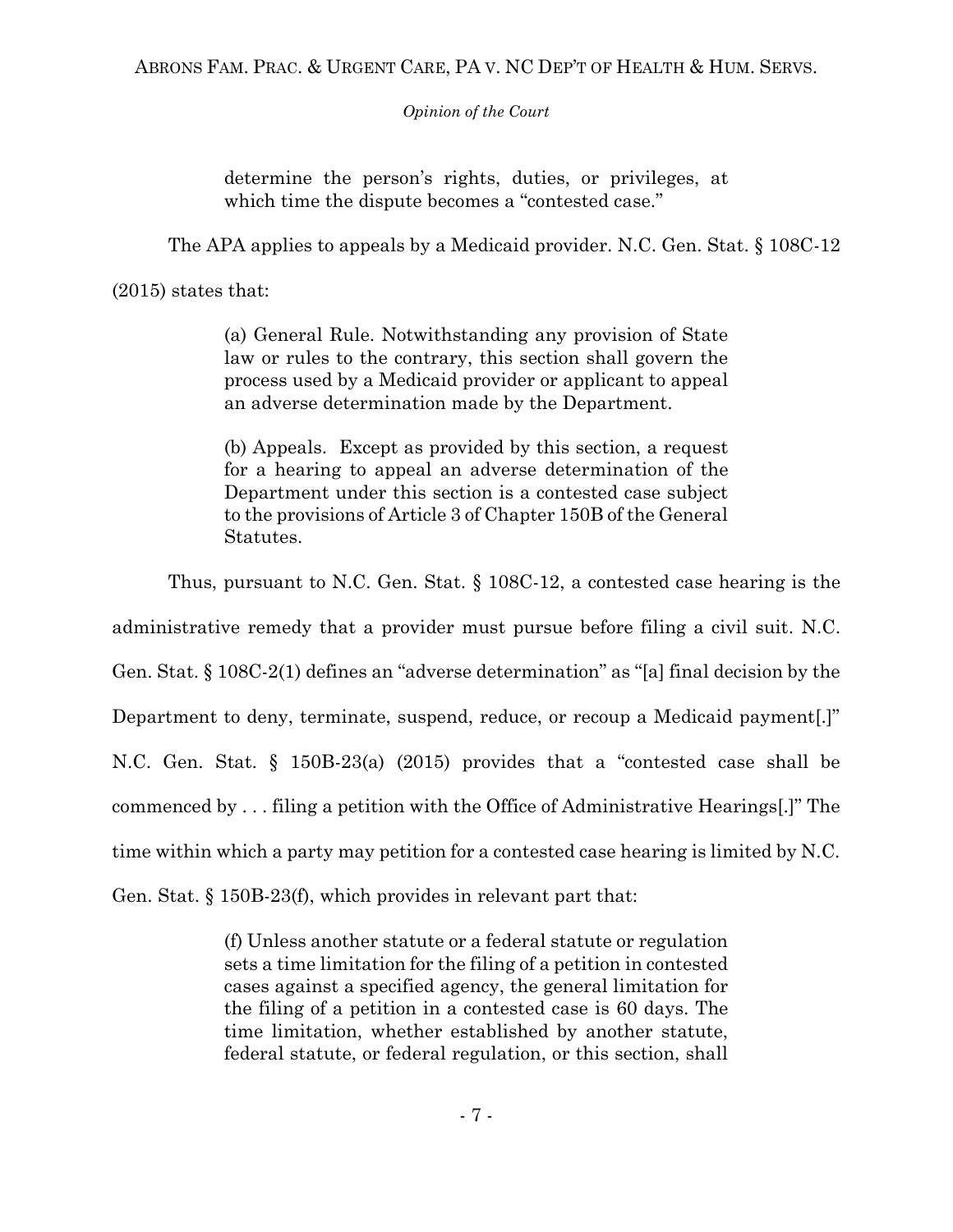commence when notice is given of the agency decision to all persons aggrieved who are known to the agency[.] . . . The notice shall be in writing, and shall set forth the agency action, and shall inform the persons of the right, the procedure, and the time limit to file a contested case petition. . . . .

An appellant's compliance with the time limit of N.C. Gen. Stat. § 150B-23(f)

is a jurisdictional requirement. "In order for the OAH to have jurisdiction over [a]

petitioner's appeal . . . [a] petitioner is required to follow the statutory requirements

. . . for commencing a contested case." *Nailing v. UNC-CH*, 117 N.C. App. 318, 324,

451 S.E.2d 351, 355 (1994). Thus, "timely filing of a petition is necessary to confer

subject matter jurisdiction on the agencies as well as the courts[.]" *Gray v. N.C. Dep't* 

*of Env't, Health & Nat. Res*., 149 N.C. App. 374, 378, 560 S.E.2d 394, 397 (2002).

In sum, the general rule, upon which the trial court and the parties are in apparent agreement, is as follows:

> 1. The APA applies to a provider who wants to challenge DHHS' denial of a claim for Medicaid payment.

> 2. Under the APA, a provider must exhaust administrative remedies, in this case by pursuing a contested case hearing, prior to filing a claim in superior court, unless the administrative remedy is inadequate or pursuing the remedy would be futile.

> 3. In order to pursue a contested case hearing, a provider must file a petition for a contested case hearing within 60 days of receiving notice, in writing, of DHHS' adverse determination of the provider's claim. An adverse determination is DHHS' final decision to "deny . . . a Medicaid payment" to a provider.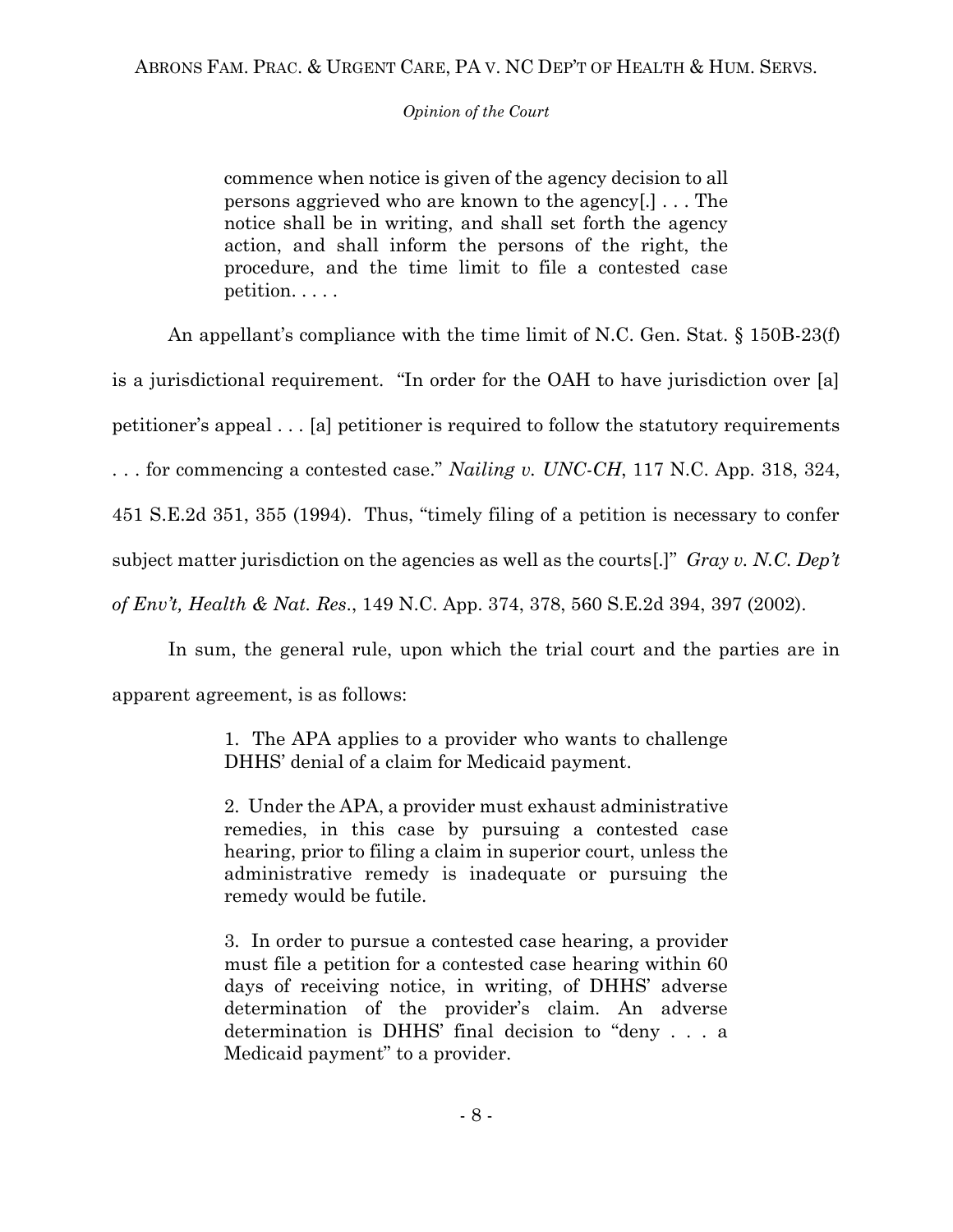*Opinion of the Court*

## C. Administrative Appeal Process

Plaintiffs assert that, in response to the submission by a provider of a claim for a Medicaid payment, DHHS neither makes a final agency decision regarding the claim nor provides the notice of such decision required under N.C. Gen. Stat. § 150B-23(f). Plaintiffs argue that without a final agency decision from which to appeal, it is impossible for them to pursue a hearing before the OAH. Evaluation of the merits of plaintiffs' argument requires a review of the document issued by DHHS.

The parties agree that when a provider submits a claim for reimbursement, DHHS responds by sending the provider a document known as a Remittance Statement. The Remittance Statement notifies the provider of DHHS' initial disposition of the provider's claim. Claims are either paid, denied, or placed in "pending" status. In its appellee's brief, CSC describes the contents and legal significance of the Remittance Statement as follows:

> When faced with a denial of a reimbursement claim for Medicaid-covered services, a provider seeking relief may choose to do one of two things: (1) resubmit the claim, generally with new or updated information or (2) seek administrative review with the North Carolina Division of Medicaid Assistance ("DMA"). 10A NCAC 22J .0102(a). If the reconsideration review process proves unsuccessful, a provider may initiate a contested case proceeding before the Office of Administrative Hearings ("OAH"). . . . A provider's option to pursue resubmission or administrative remedies is triggered by the provider's receipt of a Remittance Statement. A Remittance Statement notifies a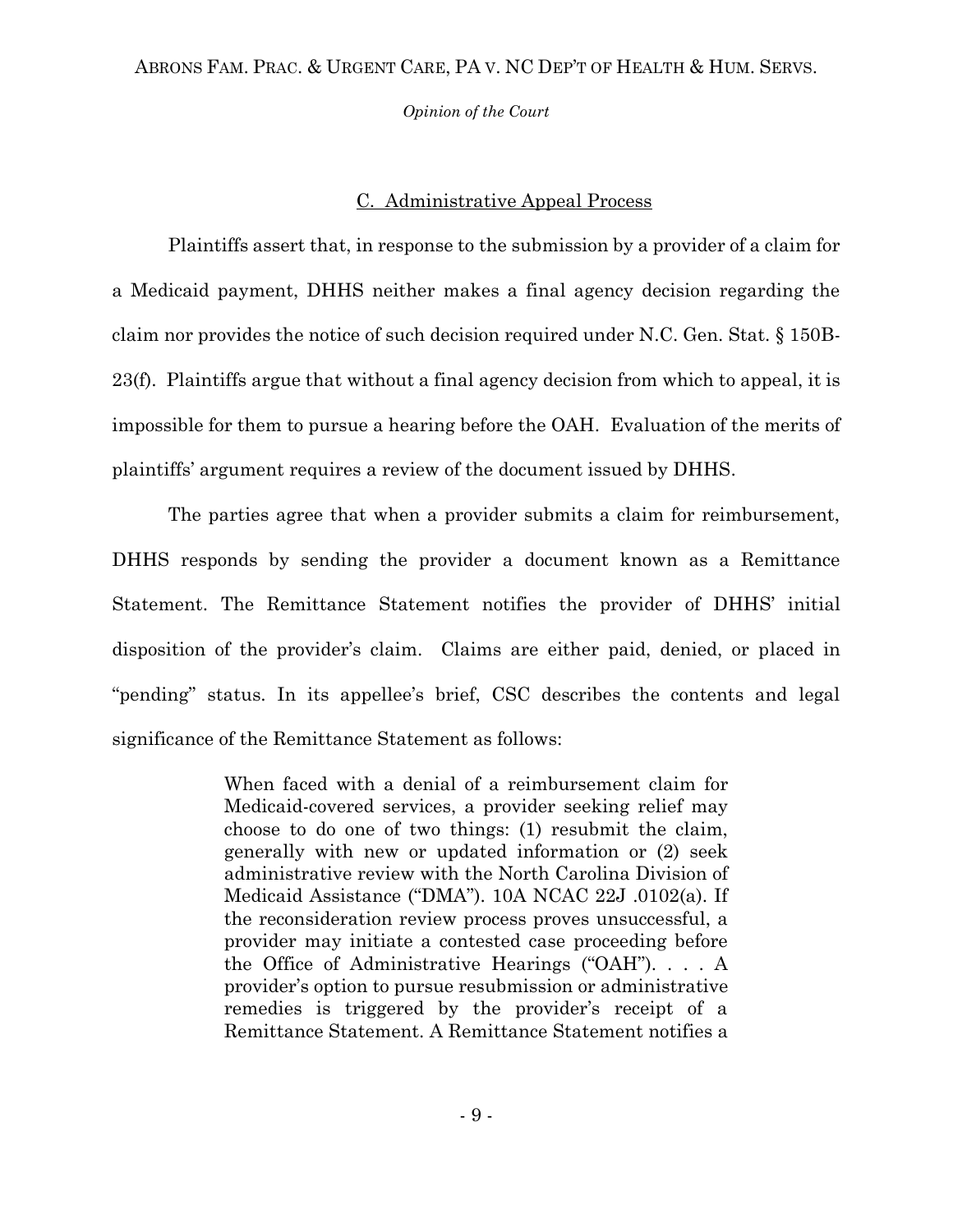provider whether reimbursement claims have been approved and paid, denied, or placed in pending status.

The reconsideration review is an informal review process. Several provisions

of the North Carolina Administrative Code (NCAC) that are cited by the trial court

and by defendants address a provider's right to seek a reconsideration review:

1. 10A NCAC 22J .0101.

The purpose of these regulations is to specify the rights of providers to appeal reimbursement rates, payment denials, disallowances, payment adjustments and cost settlement disallowances and adjustments. . . .

2. 10A NCAC 22J .0102.

(a) A provider may request a reconsideration review within 30 calendar days from receipt of final notification of . . . payment denial[.] . . . Final notification of . . . payment denial . . . means that all administrative actions necessary to have a claim paid correctly have been taken by the provider and DMA or the fiscal agent has issued a final adjudication. If no request is received within . . . [the 30] day period[], the state agency's action shall become final. . . .

. . .

# 3. 10A NCAC 22J .0104.

If the provider disagrees with the reconsideration review decision he may request a contested case hearing[.]

It is undisputed that if a provider does not seek a reconsideration review within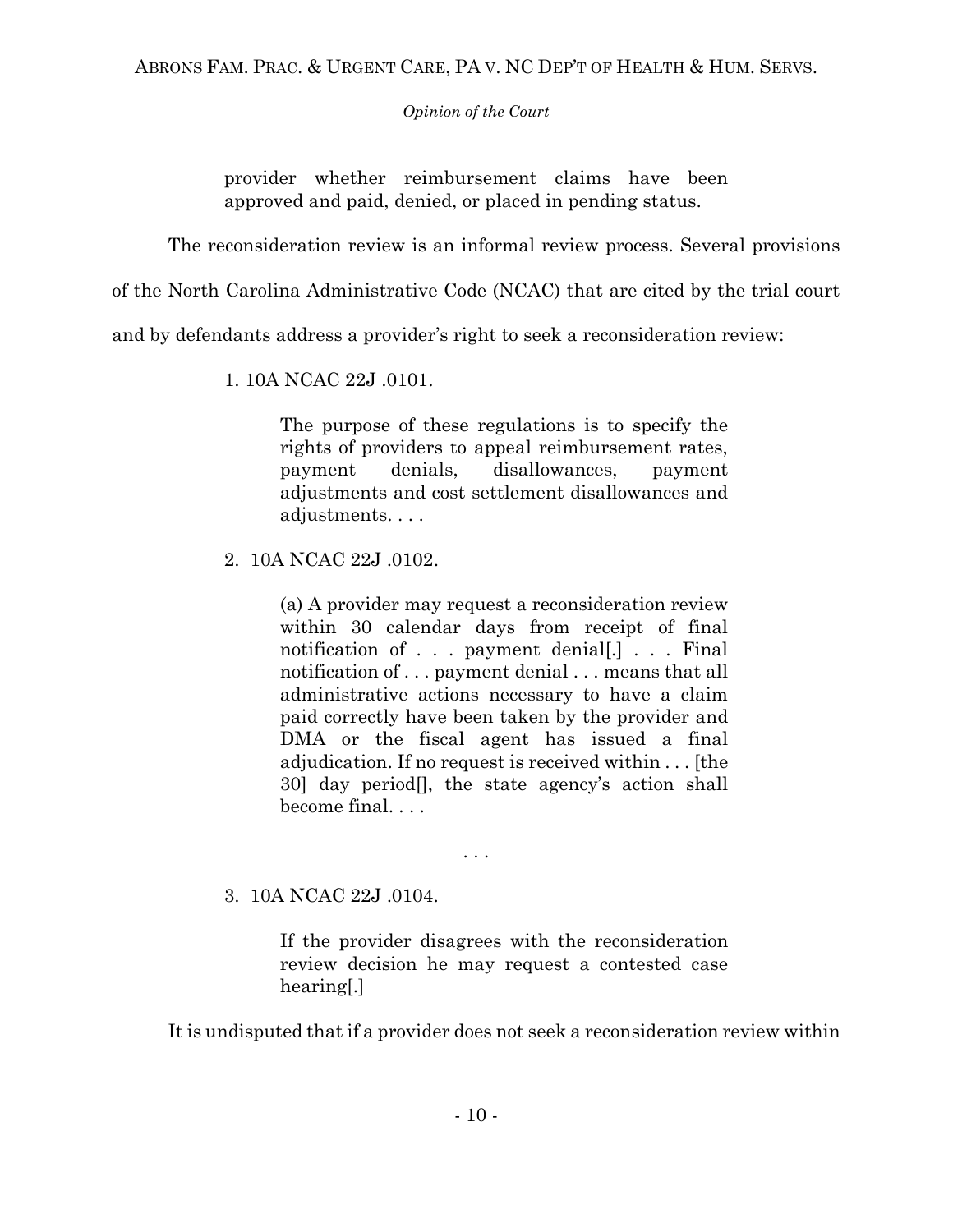#### *Opinion of the Court*

30 days of receiving the Remittance Statement, the interim decision stated in the Remittance Statement "shall become final." In the alternative, a provider may resubmit a denied claim to DHHS at any time within 18 months of receiving the Remittance Statement. The parties disagree sharply on the role played by the Remittance Statement in the appeals process and on whether the trial court properly concluded that the Remittance Statement met the definition of a final notice of an adverse determination by DHHS that is required by N.C. Gen. Stat. § 150B-23(f).

### D. Remittance Statement

After a careful review of the record, briefs, and applicable law, we reach the following conclusions about the nature of the administrative remedy that plaintiffs must pursue before filing a claim in superior court, and about the role played by the Remittance Statement in the procedures with which a provider must comply in order to seek an administrative remedy for the denial of a Medicaid claim.

1. The administrative remedy that plaintiffs are required to exhaust prior to filing suit in superior court is a contested case hearing, there being no legal requirement that plaintiffs must pursue a reconsideration review before filing a petition for a contested case hearing.

N.C. Gen. Stat. § 150B-22 states that it is the policy of the State that disputes between an agency and a party should be resolved through informal means. However, neither § 150B-22 nor any other statute or regulation *requires* that a provider pursue the informal remedy of a reconsideration review. Moreover, 10A NCAC 22J .0102 expressly states that if a provider does not request a reconsideration review within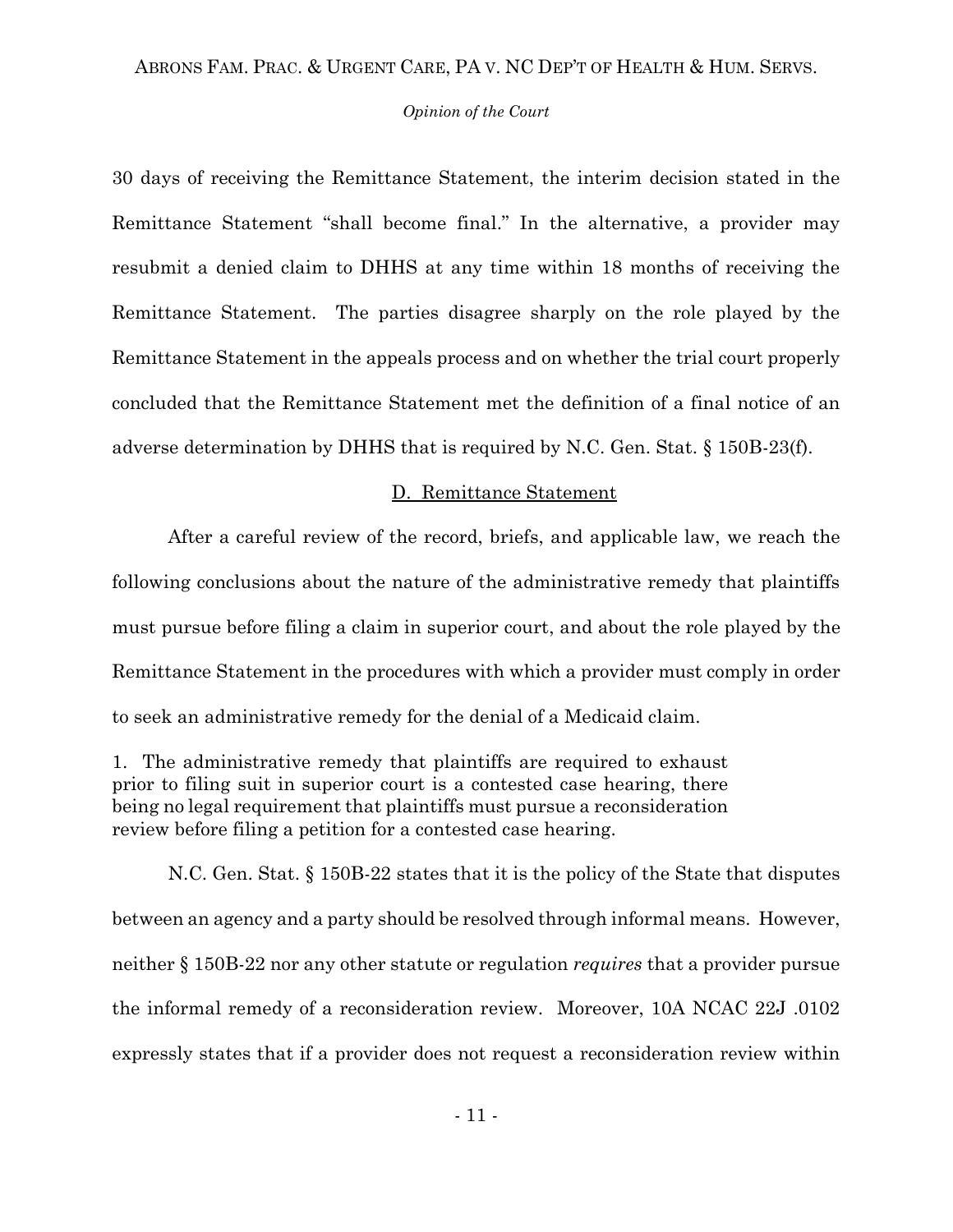### *Opinion of the Court*

30 days of receiving a Remittance Statement, "the state agency's action shall become final." Thus, the pertinent NCAC regulation clearly anticipates that a provider may choose not to pursue a reconsideration review.

2. DHHS is the only entity that has the authority to render a final decision on a contested Medicaid claim. It is DHHS' responsibility to make the final decision and to furnish the provider with written notification of the decision and of the provider's appeal rights, as required by N.C. Gen. Stat. § 150B-23(f).

The issue addressed by the trial court in its order was whether plaintiffs had demonstrated that it would have been futile or impossible for them to seek the available administrative remedy of a contested case hearing. A provider cannot apply for a contested case hearing, however, until after (1) DHHS reaches its *final decision* on a given claim for Medicaid reimbursement, and (2) DHHS supplies the provider with written notice of its *final decision* and of the provider's appeal rights. The OAH does not obtain subject matter jurisdiction over a dispute between DHHS and a provider until the provider files a petition for a contested case hearing to review the agency's *final decision*. DHHS is the only entity involved in this matter that has the authority to reach a final decision.

The relevant statutes and NCAC regulations set out a clear schedule with deadlines that have been strictly enforced. N.C. Gen. Stat. § 150B-23(f) requires that when DHHS makes an adverse determination on a Medicaid claim, it must issue a notification to the provider that "shall be in writing, and shall set forth the agency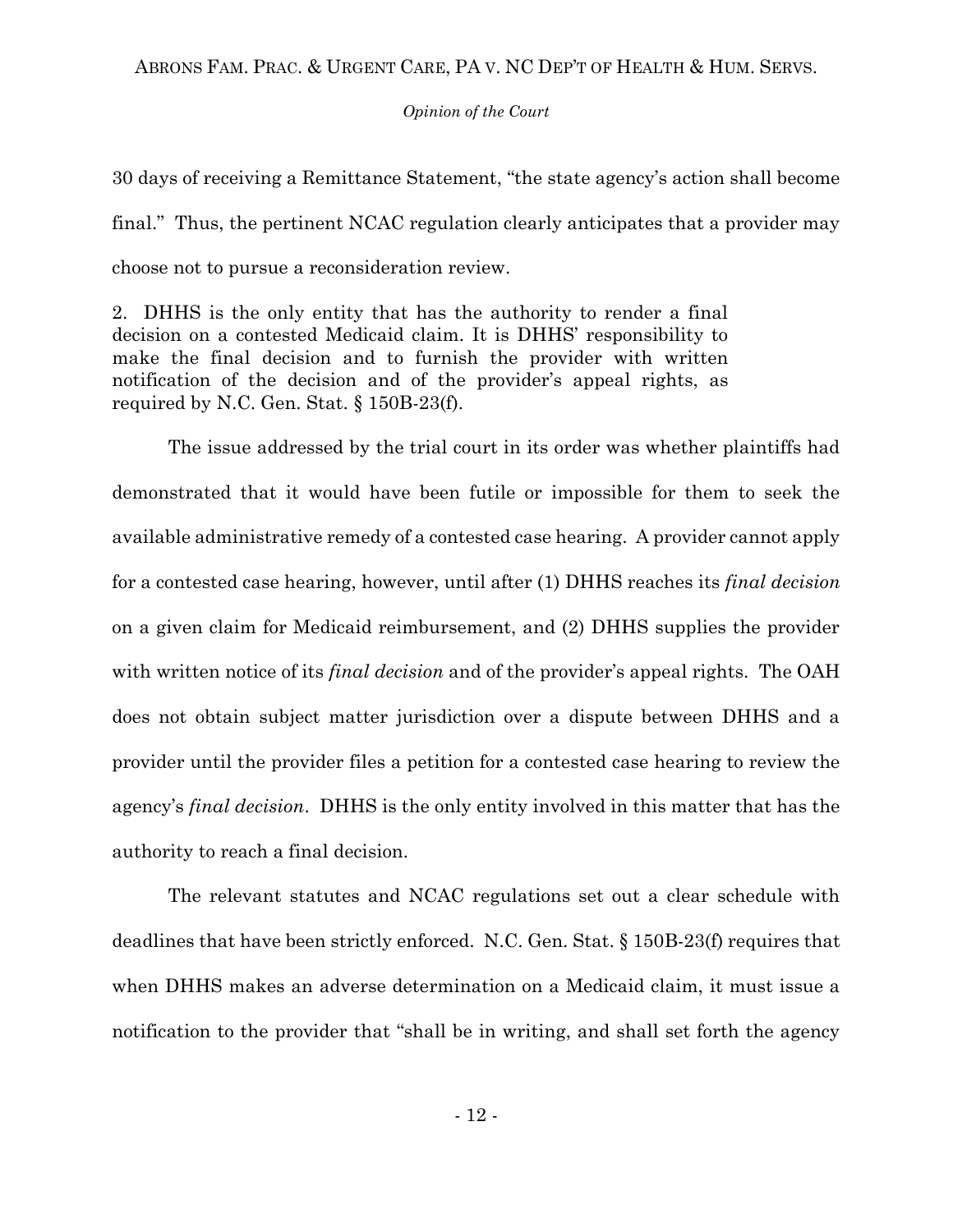#### *Opinion of the Court*

action, and shall inform the persons of the right, the procedure, and the time limit to file a contested case petition." The 60-day deadline within which a provider must petition for a contested case hearing is triggered by the provider's receipt of the required notice of the final decision.

As a result, it is clear that a provider initiates the process of seeking an administrative remedy for a denied Medicaid claim by filing a petition seeking a contested case hearing, and that the petition is the starting point for the provider's exhaustion of administrative remedies. There is no logical or legal basis to justify grafting onto the statutory scheme a requirement imposing upon providers a new, preliminary legal obligation to remind or "nudge" DHHS into complying with its duty to render a final decision in a timely manner and to communicate its final decision to providers.

3. The presence or absence of language stating that a document is the "final notice" of DHHS' "adverse determination" is not determinative of whether the contents of the document meet the requirements of N.C. Gen. Stat. § 150B-23(f).

There is no statutory or regulatory requirement that the written notice that an agency supplies to providers pursuant to N.C. Gen. Stat. § 150B-23(f) must bear the heading "Final Notice" or similar language. The proper inquiry is not whether the document declares itself to be the notice of a final agency decision, but whether its content establishes that it is in fact such a notice.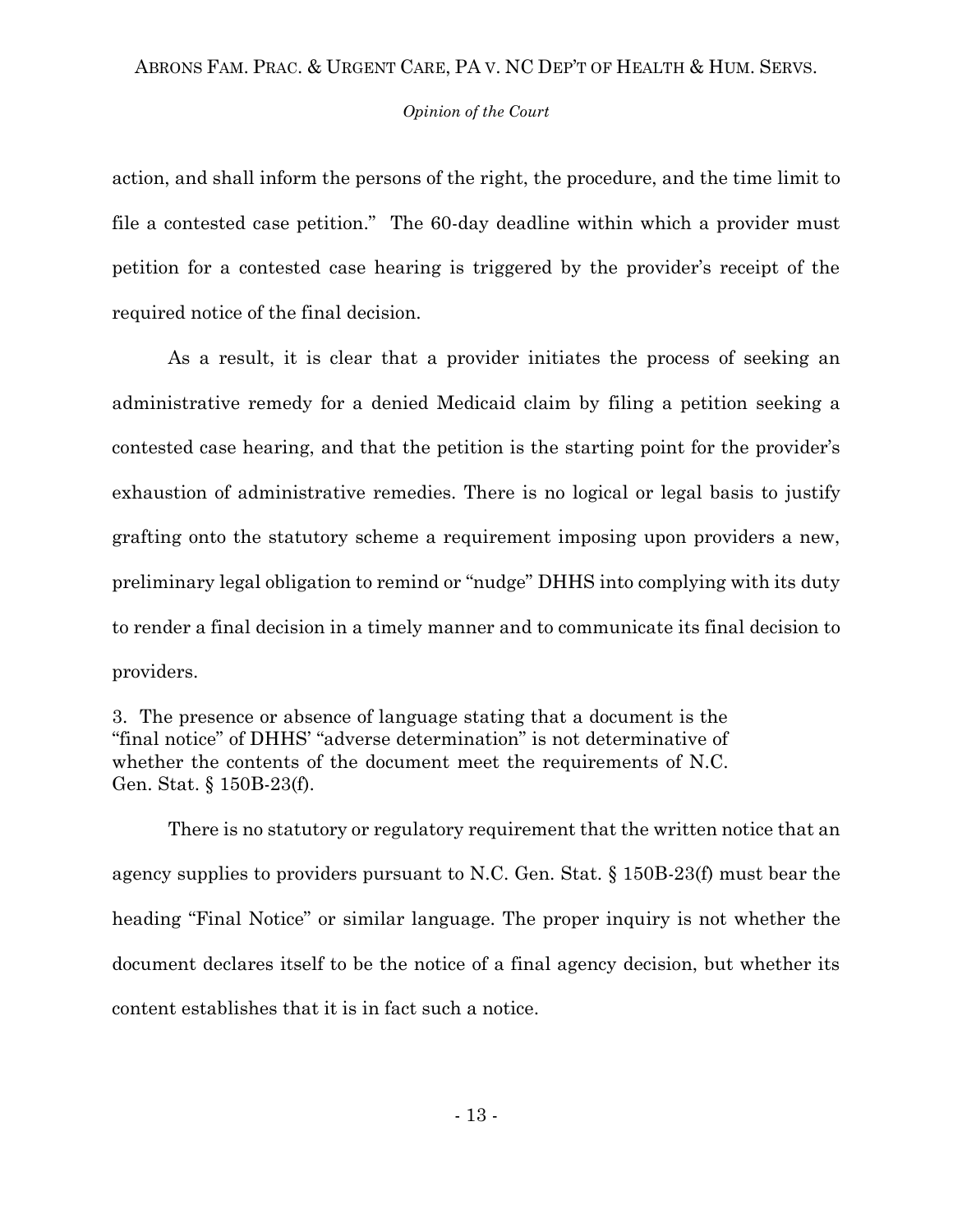### *Opinion of the Court*

For example, in *Glorioso v. F.B.I*., 901 F.Supp.2d 359, 362 (E.D.N.Y. 2012), the plaintiff received a letter from a federal agency stating that "if you are dissatisfied with our decision, suit may be filed against the United States in an appropriate United States District Court, not later than six (6) months after the date of this letter." On appeal, the Court held that the letter "unequivocally informs plaintiff that, if he is dissatisfied . . . he should file suit in federal court within six months" and that "[e]ven though the letter does not include the words 'final denial,' the letter constituted notice of a final denial of the plaintiff's claim." Similarly, in *W. M. Schlosser Co. v. Fairfax County*, 17 Va. Cir. 246 (1989), the Circuit Court reviewed the appeal of a contractor attempting to pursue litigation of a contract dispute with Fairfax County, Virginia. The plaintiff conceded that he was required to appeal within six months of the County's final decision, but contended that the letter he had received was not a "final decision." Plaintiff's argument was rejected:

> First, Plaintiff claims that the April 14, 1988, letter did not state on its face that it constituted the Director's final decision. The Court does not believe that the statutory scheme of the Virginia Public Procurement Act requires a public body to emblazon the words "FINAL DECISION" across the face of a letter decision to put a party on notice that the appeal period has begun to run. The Court believes that the content and character of the letter in question could leave no doubt in Plaintiff's mind that the letter embodied a final decision[.]

*W. M. Schlosser Co.*, 17 Va. Cir. at 247. In the instant case, however, the fact that the Remittance Statement does not expressly state that it is the notice of a "final agency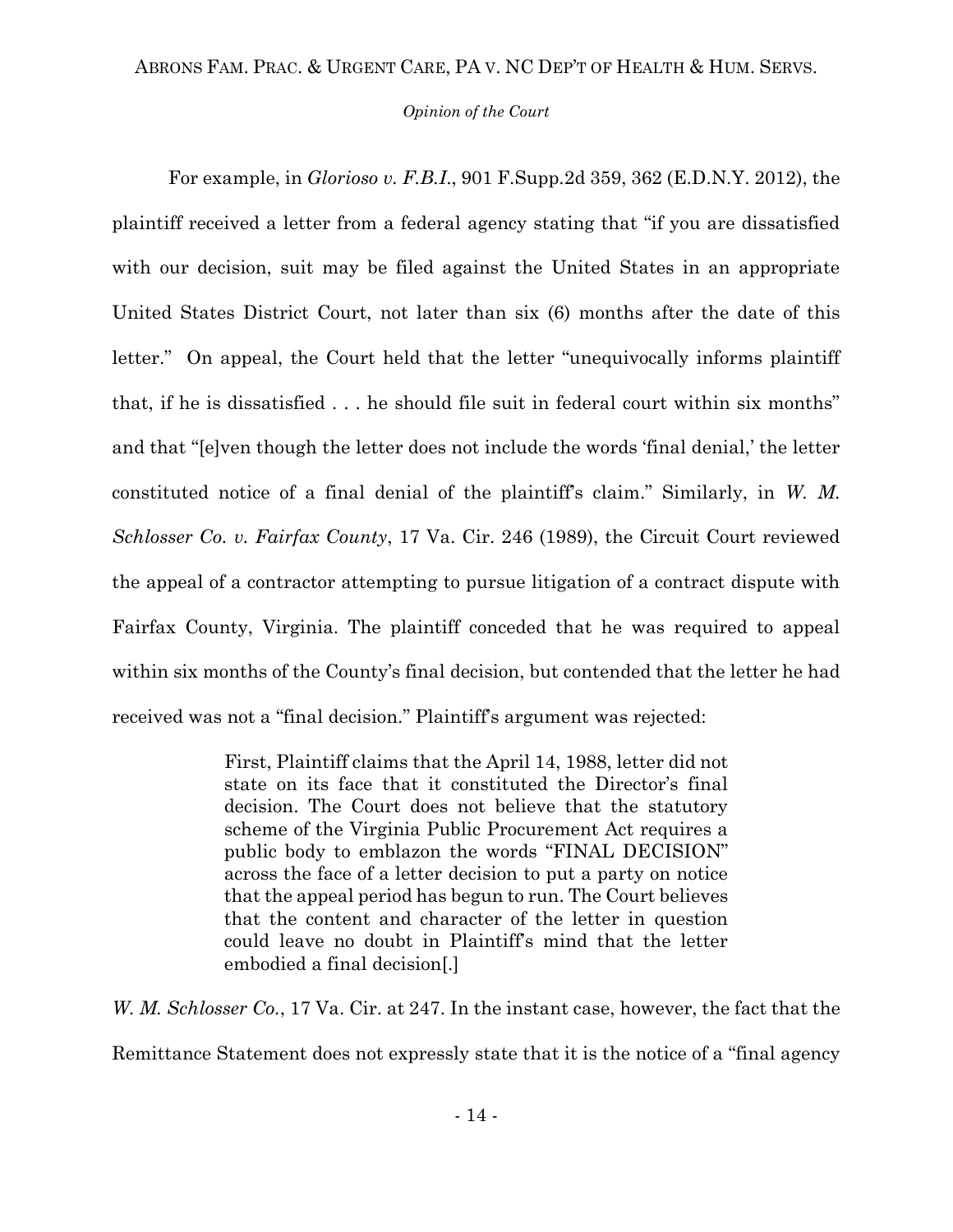decision" of DHHS' "adverse determination" on a Medicaid claim does not resolve the question of whether the content of the Remittance Statement establishes that it constitutes notice of a final agency decision.

4. The Remittance Statement informs a provider of DHHS' initial determination on a provider's Medicaid claim and gives a provider two options by which to challenge this initial decision. Given that DHHS' regulations expressly contemplate the possibility that DHHS may change its initial decision, the Remittance Statement cannot, as a matter of logic, itself constitute DHHS' final decision.

A provider may resubmit a denied claim within 18 months of receiving a Remittance Statement informing the provider that a claim has been denied. Defendants' Billing Guide includes detailed instructions for making suggested changes to a claim in order to correct errors in the original claim, and defendant CSC asserts in its appellee's brief that "the provider can often resolve the issue by resubmitting the claim with updated, corrected, or more complete information." Alternatively, a provider may submit a written request for an informal reconsideration review. In either case, DHHS may change its initial determination in response to the provider's argument or resubmission of the claim in dispute. Accordingly, the Remittance Statement sets forth a preliminary determination which is subject to subsequent revision. This being the case, the Remittance Statement itself cannot be DHHS' final decision on a Medicaid claim.

5. The provisions of 10A NCAC 22J .0102 are internally inconsistent and the two avenues for seeking review of a claim denial upon receipt of a Remittance Statement are legally and factually inconsistent.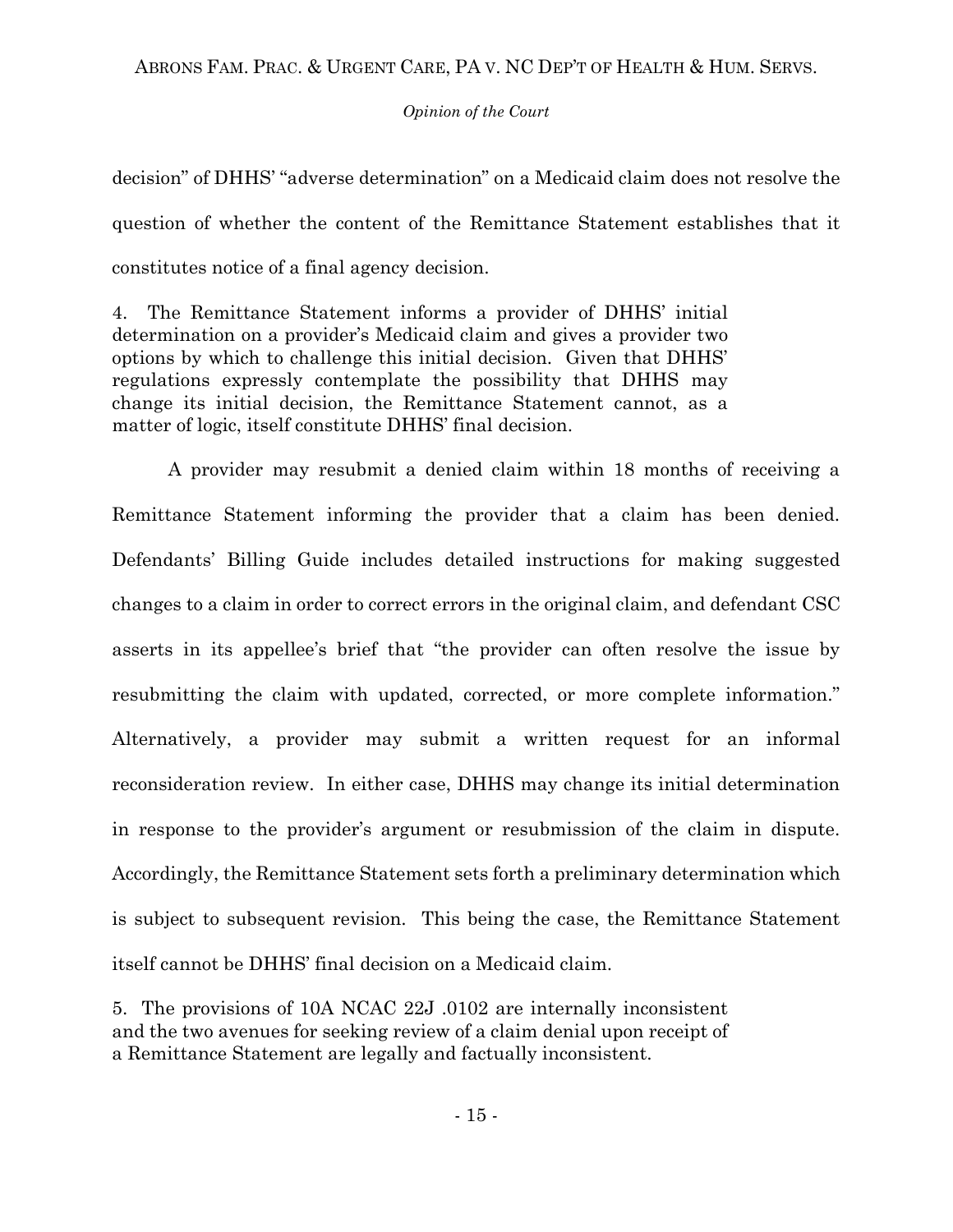10A NCAC 22J .0102(a) states in relevant part that:

A provider may request a reconsideration review within 30 calendar days from receipt of final notification of . . . payment denial[.] . . . Final notification of payment [denial] . . . means that all administrative actions necessary to have a claim paid correctly have been taken by the provider and DMA or the fiscal agent has issued a final adjudication. If no request is received within the . . . [30] day period[], the state agency's action shall become final.

This regulation stipulates that a provider may seek a reconsideration review after receiving "final notification" of a DHHS action, but also that if the provider does not request a reconsideration review, then the action outlined in the Remittance Statement will at that time (30 days after the provider has received notice of the "final" decision) become final. These provisions are internally inconsistent and cannot both be accurate, because an agency decision cannot repeatedly become "final." In addition, the provider is given the option to resubmit a claim at any time within 18 months of receiving the Remittance Statement. These provisions are mutually exclusive and legally inconsistent. There is no logical way that a provider could resubmit a claim after 30 days, if the decision stated in the Remittance Statement has become final after 30 days.

6. DHHS' own procedures establish that DHHS makes its "adverse determination" or issues its "final agency action" after the earlier of (1) the expiration of 30 days after a provider's receipt of the Remittance Statement if the provider does not request a reconsideration review, at which point DHHS' initial determination becomes final, or  $(2)$  DHHS' decision about the provider's claim after a reconsideration review or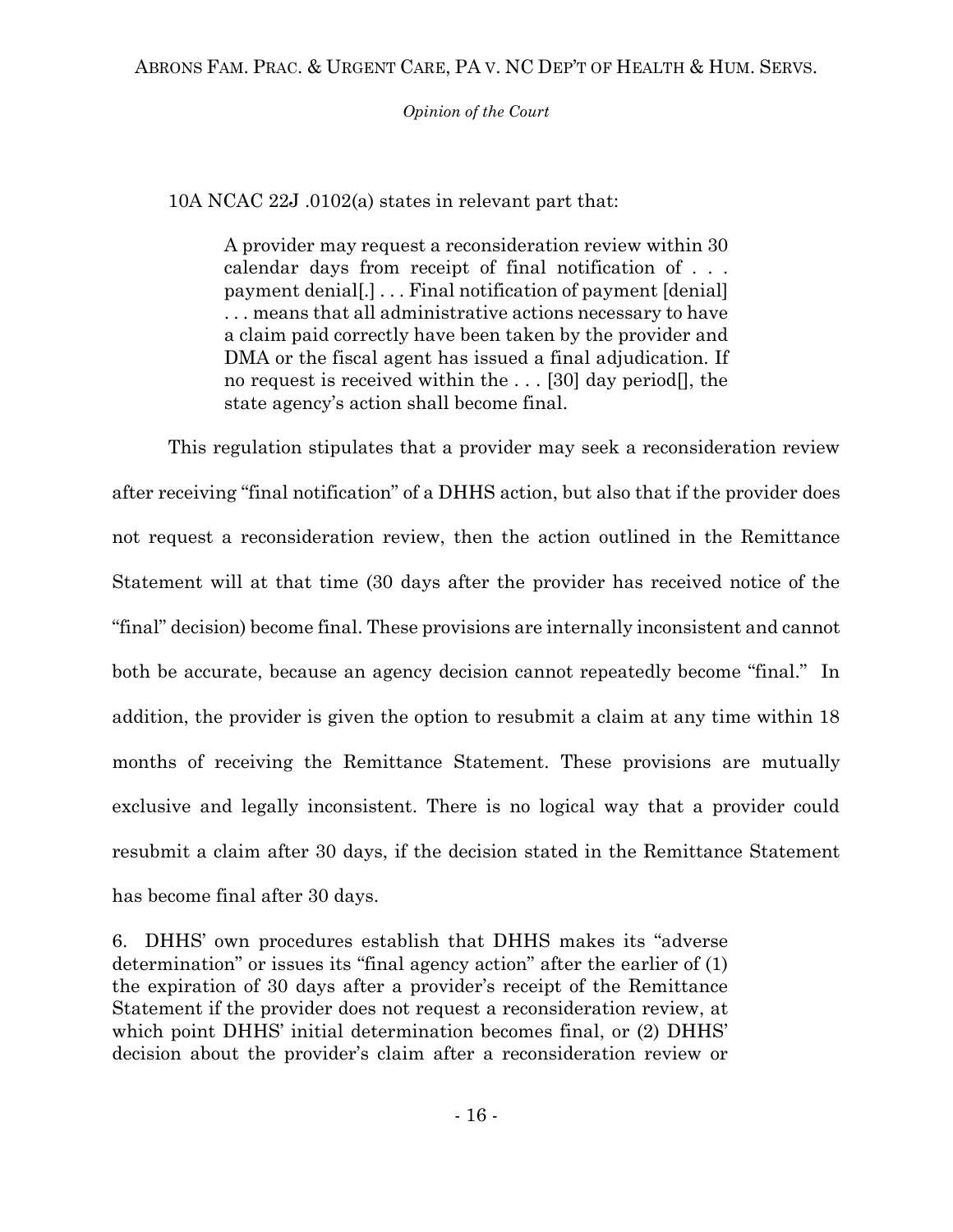*Opinion of the Court*

resubmission of the claim. Upon making its final decision, DHHS must supply the provider with written notice of its final decision, from which a provider may seek administrative review within 60 days of receiving the written notification specified in N.C. Gen. Stat. § 150B-23(f).

For the reasons discussed above, we conclude that the Remittance Statement cannot be construed to be DHHS' final decision or adverse determination of a Medicaid claim, if for no other reason than the fact that it is expressly subject to revision. Because the Remittance Statement is sent *before* DHHS makes its final agency decision, the Remittance Statement *cannot* constitute the notice of a final decision that is required by N.C. Gen. Stat. § 150B-23(f).

7. Some of the alleged defects in the procedure by which a provider may seek review of a denied Medicaid claim might be corrected with relatively simple changes to the regulatory language and practice.

Plaintiffs' complaint alleges an array of deficiencies in the process by which a provider may challenge the denial of a Medicaid claim. Some of the defects alleged by plaintiffs, such as problems with software, may prove difficult to resolve. Other assertions by plaintiffs, such as their allegation that Remittance Statement data is confusing, do not appear to be dispositive of the issue of plaintiffs' ability to pursue an administrative remedy. The APA, however, provides a straightforward path for review of final agency decisions. The following changes would clarify the procedures for appealing a Medicaid claim denial and bring DHHS into compliance with the APA:

> 1. The Remittance Statement, which informs providers of an interim determination that is expressly subject to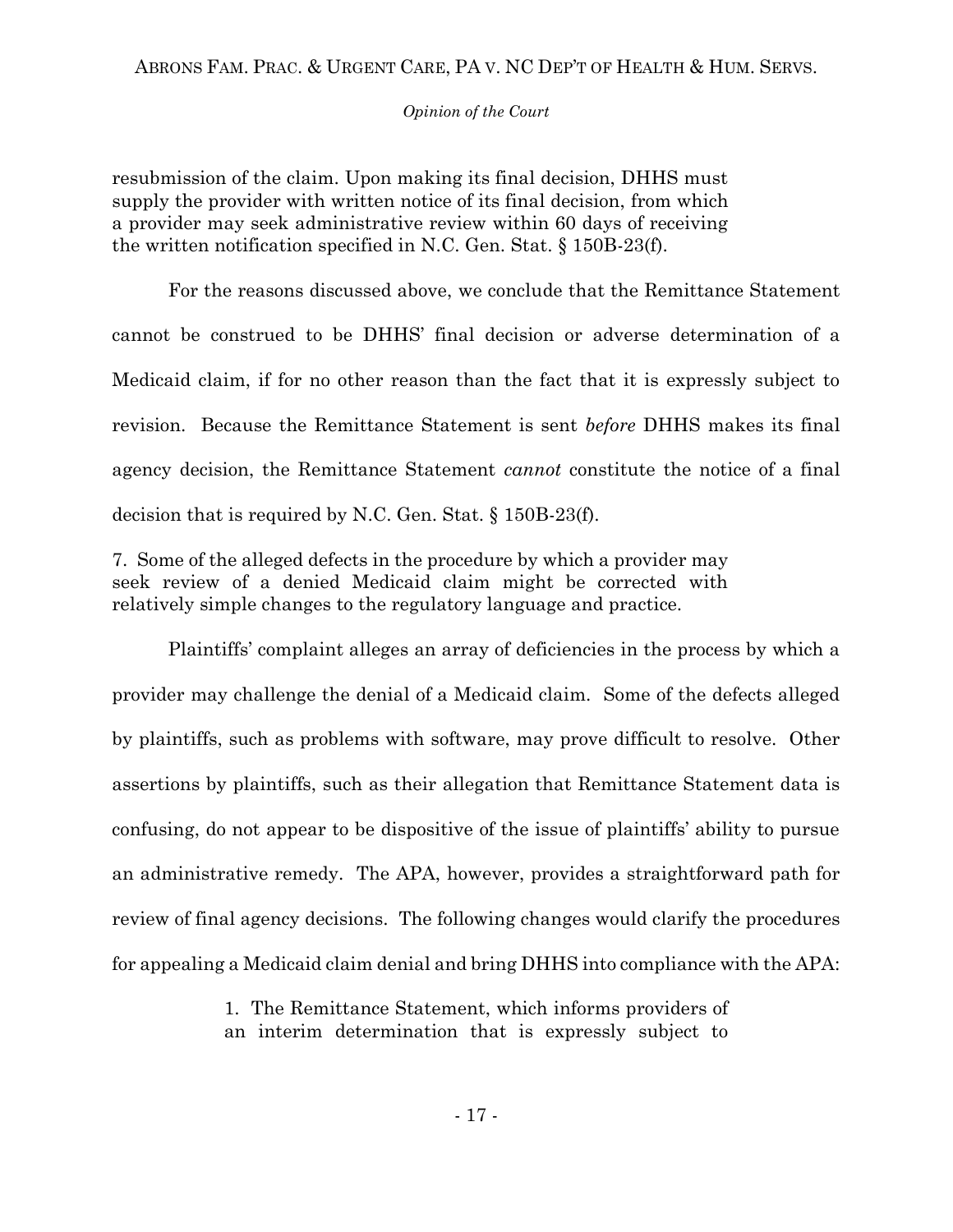*Opinion of the Court*

revision, should state that it is an interim or tentative decision.

2. A provider who wishes to appeal the decision stated in the Remittance Statement should be required to either seek a reconsideration review within 30 days or to inform DHHS of an intention to resubmit the claim, at which point DHHS could suspend the automatic finalization of the Remittance Statement decision after 30 days.

3. Upon the earlier of (1) the expiration of 30 days during which the provider neither seeks a reconsideration review nor informs DHHS of its intention to resubmit a claim, or (2) the conclusion of the reconsideration review and/or the resubmission process, DHHS should send the provider the written notice of its final agency decision and of the provider's right to seek a contested case hearing, as required by N.C. Gen. Stat. § 150B-23(f).

# E. Trial Court's Order

In its order, the trial court reviewed the law governing review of a final agency decision and made findings addressing plaintiffs' failure to exhaust administrative remedies and plaintiffs' contention that it would have been futile or impossible for them to do so. These findings, as relevant to the issues discussed herein, include the following:

. . .

32. Defendants contend that all of Plaintiffs' claims in this action could have been addressed and remedied through the relevant administrative procedures. These procedures provide, first, for "reconsideration review" within DHHS, followed by a contested case hearing before an administrative law judge at the Office of Administrative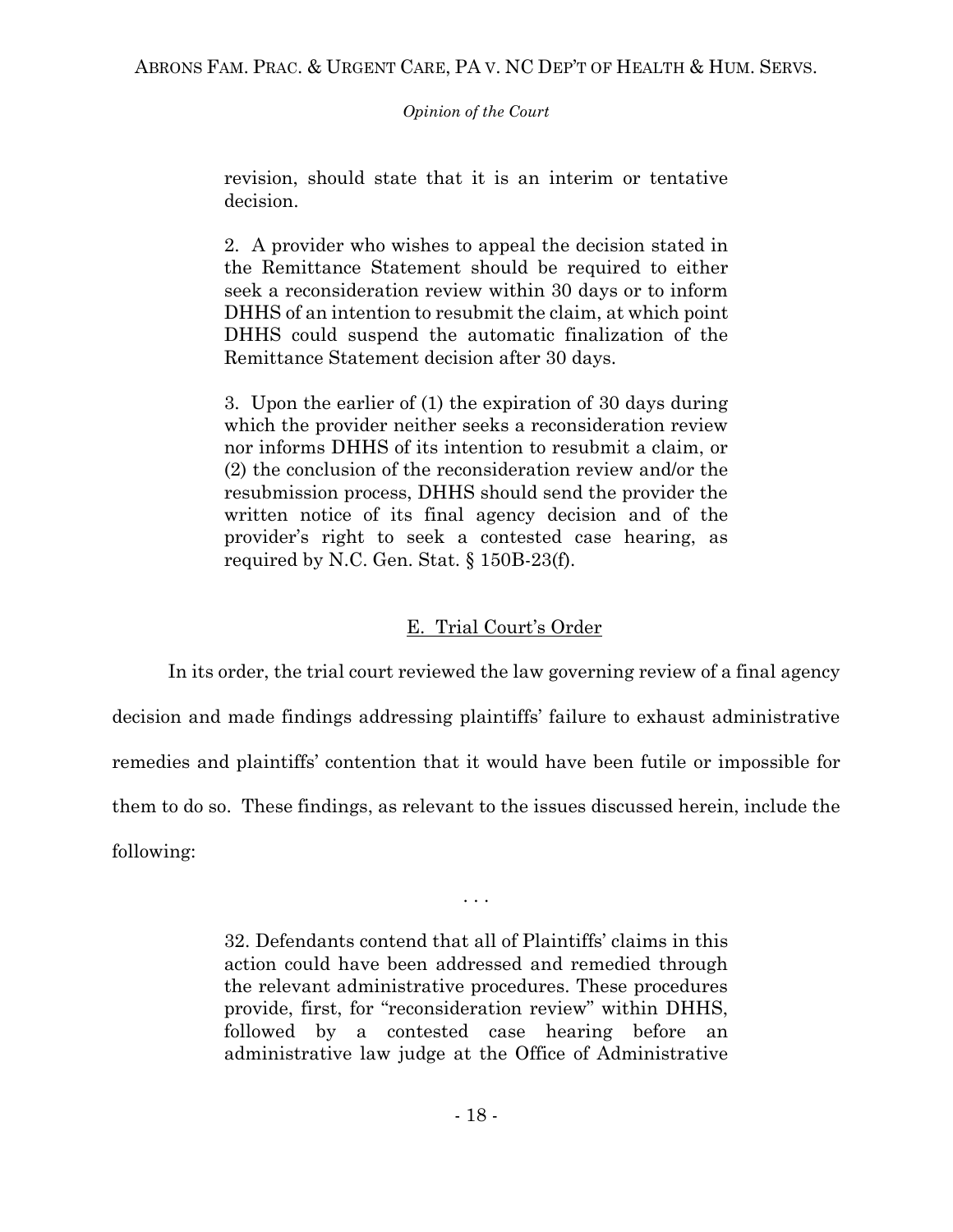Hearings. . . . Since Plaintiffs did not exhaust these administrative procedures, Defendants contend that their claims in this action must be dismissed.

33. The applicable regulations state that a "provider may request a reconsideration review within 30 calendar days from receipt of final notification of payment, payment denial, disallowances, payment adjustment, notice of program reimbursement. . . ." That section further states that "final notification . . . means that all administrative actions necessary to have a claim paid correctly have been taken by the provider and [the NC Division of Medicaid Assistance ('DMA'), a division of DHHS] or the fiscal agent has issued a final adjudication." *Id*. This process provides an opportunity for reconsideration review of any payment decision and states that "[i]f a provider disagrees with the reconsideration review decision he may request a contested case hearing." 10A NCAC 22J.0104.

. . .

36. Here, Plaintiffs admit that they did not exhaust the administrative remedies available under the DHHS regulations. . . . Instead, Plaintiffs allege that the administrative process would have been futile and inadequate to provide the relief they seek.

37. . . . Plaintiffs contend that DHHS, through its fiscal agent CSC, does not issue "final adjudications" or "final notices" that would trigger the reconsideration review and contested case processes and, consequently, Plaintiffs would be unable to obtain a "final agency decision" from which they might seek judicial review....

38. Once Medicaid reimbursement claims have been submitted, providers receive Remittance Statements that notify them of Medicaid claims that have been paid and those that have been denied, and the amount for which the provider is being reimbursed for the claims submitted. . . . The Remittance Statements do not contain any language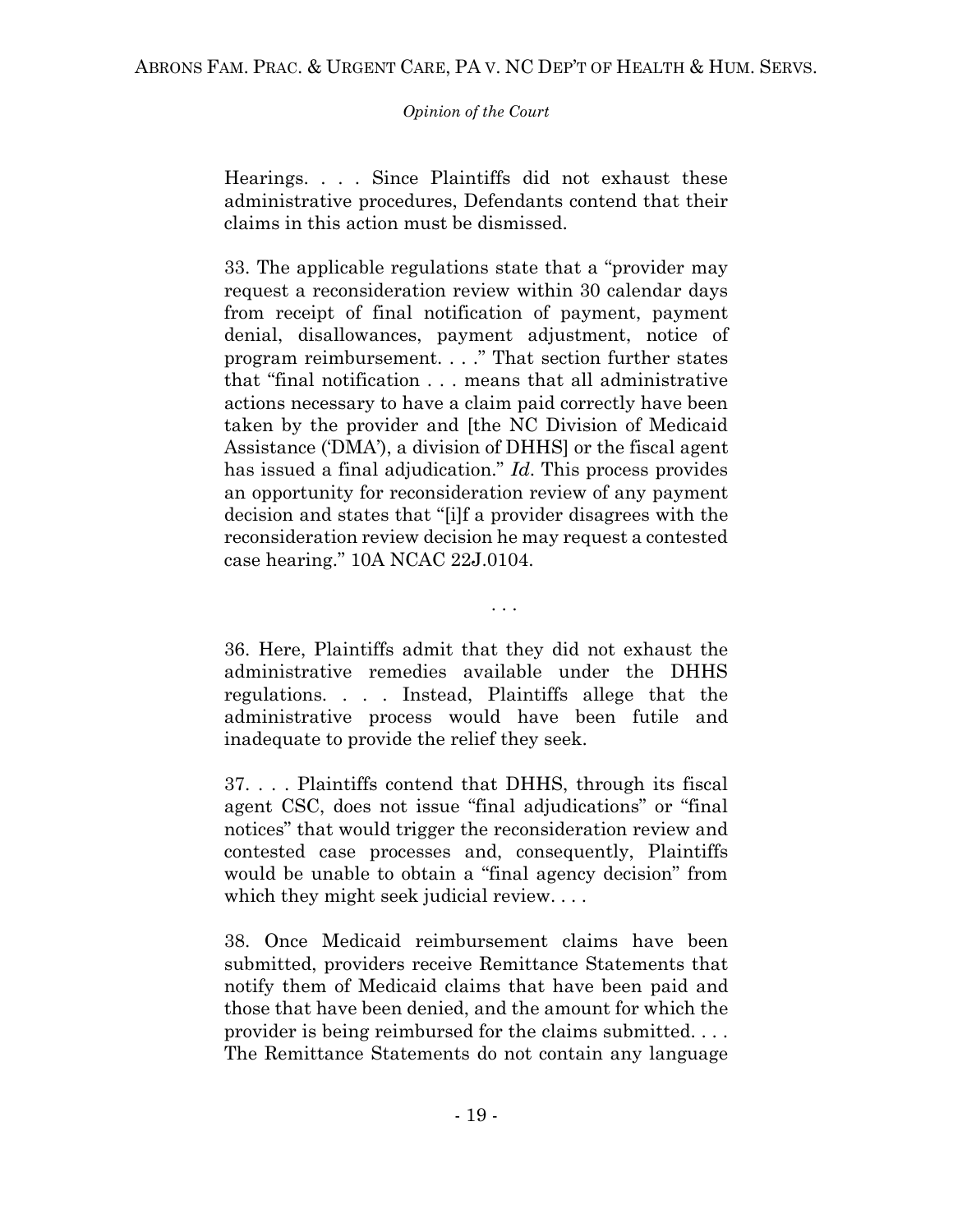indicating that they are "final notices" or "final adjudications" of the claims. The statements themselves do not reference an appeal procedure. . . .

. . .

41. The Court has reviewed the Remittance Statements, regulations, and Billing Guide and concludes that they create a very confusing and difficult process for providers to determine why claims have been denied and how to appeal denials. The Remittance Statements are difficult to decipher. They do not contain any language indicating that the claims decisions contained in the statements are "final" adjudications or qualify as "final notifications," within the regulatory language set forth above. [The] regulatory language does not specify what actions are included in the phrase "all administrative actions," leaving at least some question as to whether telephone calls to the AVR and CSC Provider Services to seek assistance are "administrative actions" required before a claims decision becomes a "final adjudication." Similarly, the provision in the Billing Guide regarding certain types of appeals being excluded from the reconsideration review process is also confusing.

42. Nevertheless, at this stage Plaintiffs have only speculated that the process would be futile. Again, none of the Plaintiffs or the affiants appear to have attempted to initiate an appeal. While the regulations and Billing Guide are confusing, the regulations expressly explain an appeal process that can be initiated by making "a request for reconsideration review" within 30 days to DMA at the division's address. Even if the Remittance Statements do not clearly state that they are a "final adjudication" of the claims, at some point common sense would suggest that a provider would at least attempt to follow the appeal procedure provided for in the regulations and the Billing Code, even if simply to get a determination as to whether the Remittance Statements constituted a final adjudication.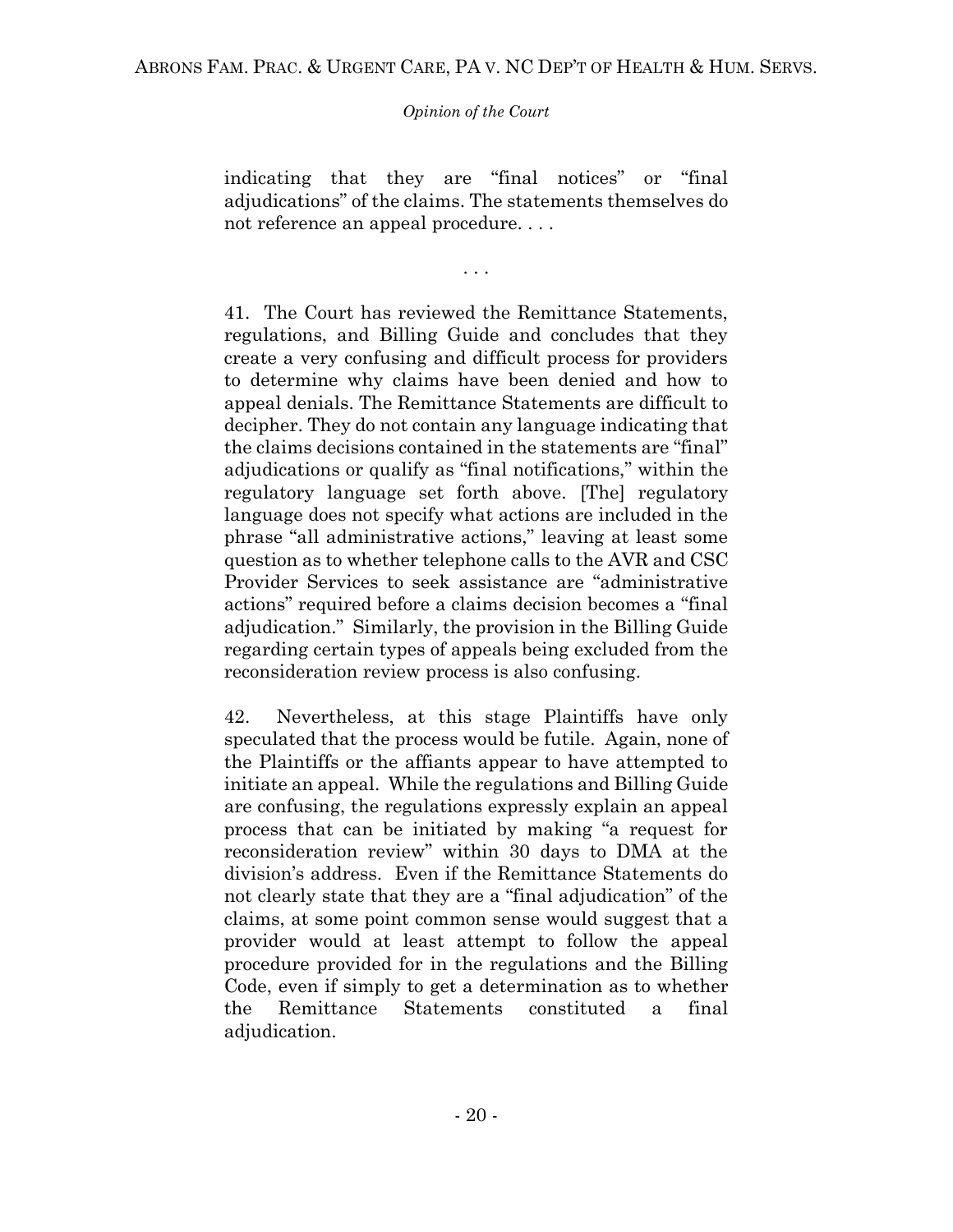#### *Opinion of the Court*

In its order the trial court erred in several respects. For the reasons set out above, the trial court erred by treating the Remittance Statement as the notice of a final agency decision that is required by N.C. Gen. Stat. § 150B-23(f). The trial court also erred in Findings Nos. 32 and 33 by including a reconsideration review as a *mandatory* step in the process by which a provider seeks to exhaust administrative remedies prior to filing suit. The Remittance Statement acknowledges that a provider may choose to forego the reconsideration review and resubmit a claim, or may allow the tentative determination stated in the Remittance Statement to become a final decision. In addition, the trial court made several reversible errors in Finding No. 42. The finding states that plaintiffs "have only speculated" that it would be futile for them to pursue an administrative remedy. To the contrary, plaintiffs assert that "at no time" does DHHS ever issue a final decision on a denied Medicaid claim. The trial court failed to address this issue or to determine the crucial question of fact regarding DHHS' compliance with N.C. Gen. Stat. § 150B-23(f). On remand, the trial court should make a finding as to whether DHHS ever makes a final agency decision on Medicaid claims and whether DHHS ever sends providers the notification that starts the 60-day limitation period. The trial court also erred in Finding No. 42 by suggesting that as part of exhausting administrative remedies, the plaintiffs are obligated to contact DHHS in order to urge it to comply with its own responsibilities and regulations. Finally, the court erred by ruling that plaintiffs were required to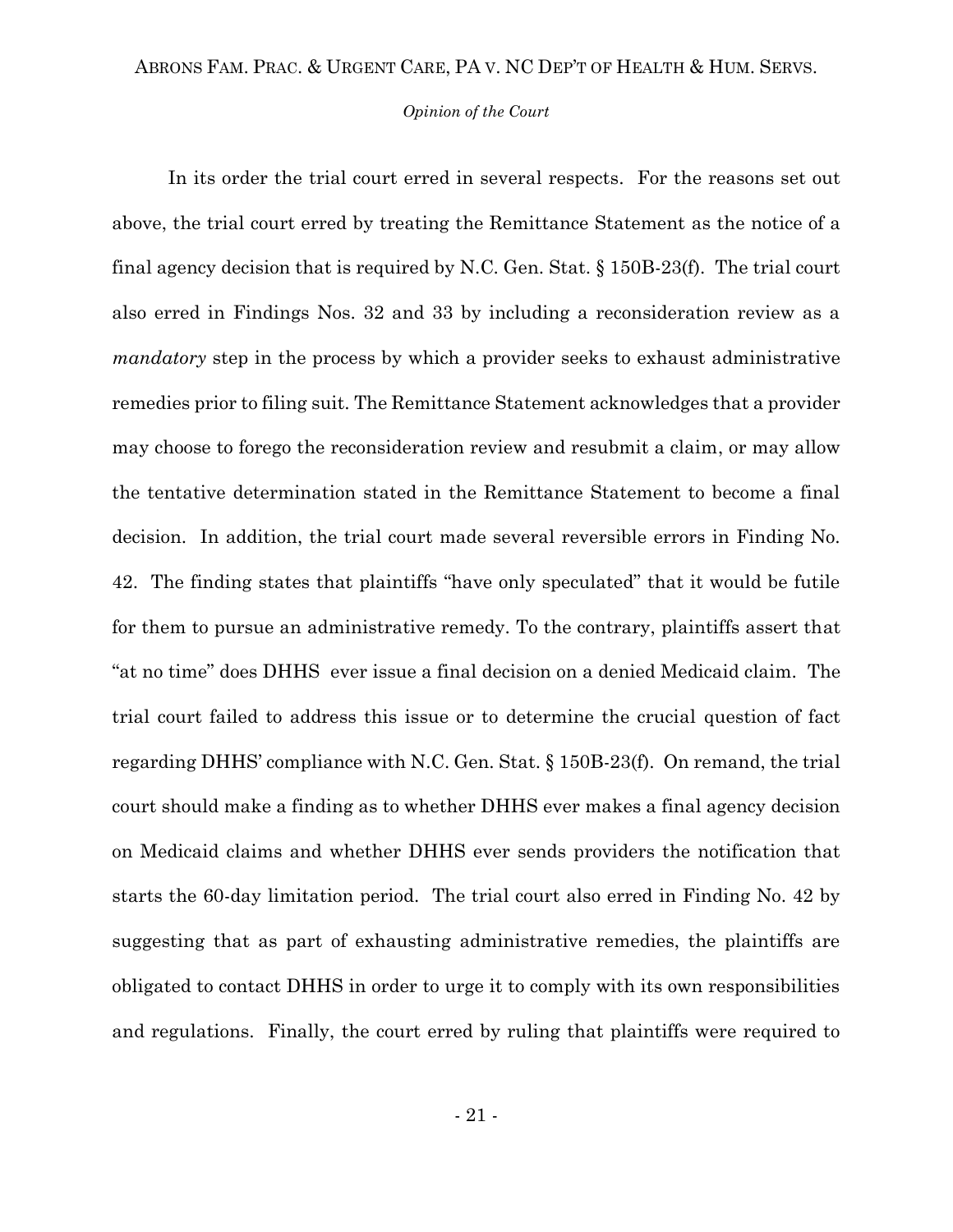#### *Opinion of the Court*

seek administrative review, in this case a contested case hearing, *not* within 60 days of receiving the notification required by N.C. Gen. Stat. § 150B-23(f) but, instead, at an undefined time when "sooner or later" plaintiffs should be guided by "common sense" to seek review.

For the reasons discussed above, we conclude that the trial court erred by failing to resolve the crucial issues of fact as to whether DHHS issues final agency decisions in Medicaid claim matters and whether DHHS supplies providers with written notice of its final agency decisions, by treating the Remittance Statement as notice of a final agency decision, by including a reconsideration review as a mandatory administrative review, by suggesting that a provider has the legal duty to ensure that DHHS complies with its own obligations, and by substituting an imprecise and subjective standard for the statutory and regulatory deadlines that apply to review of a final agency decision. The trial court's order is reversed and remanded for entry of additional findings and conclusions that apply the legal principles discussed herein. The trial court may take additional evidence if necessary. Because we are reversing the trial court's order, we do not reach plaintiffs' other arguments.

## REVERSED AND REMANDED.

Judge STEPHENS concurs.

Judge McCULLOUGH dissents by separate opinion.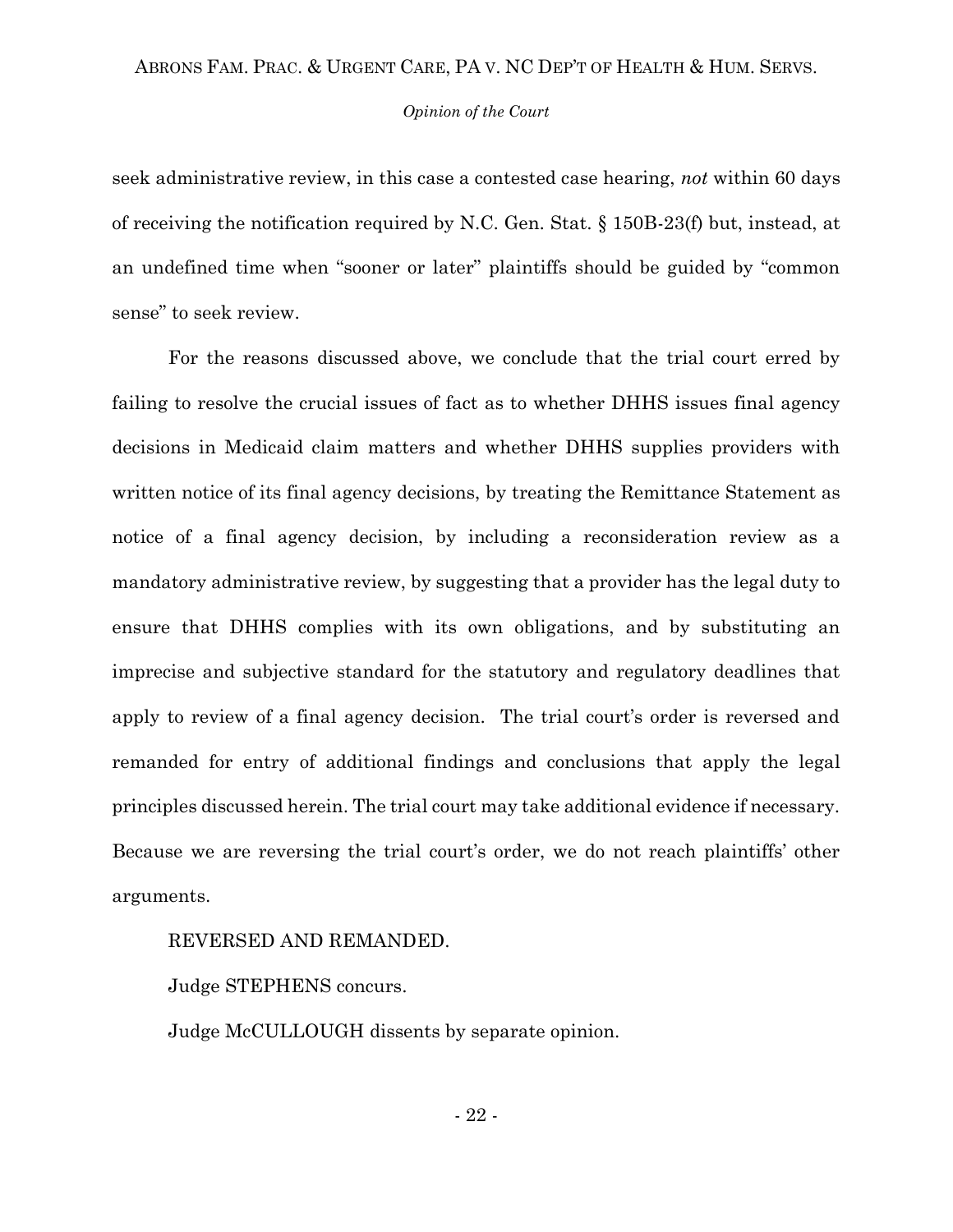No. COA15-1197– *Abrons Fam. Prac. & Urgent Care, PA v. NC Dep't of Health & Hum. Servs.*

McCULLOUGH, Judge, dissents.

I believe that the trial court properly granted defendants' motion to dismiss based on lack of subject matter jurisdiction. I must, therefore, respectfully dissent.

As the majority stated, "[a]n action is properly dismissed under Rule 12(b)(1) for lack of subject matter jurisdiction where the plaintiff has failed to exhaust administrative remedies." *Shell Island Homeowners Ass'n v. Tomlinson*, 134 N.C. App. 217, 220, 517 S.E.2d 406, 410 (1999). It is well-established that "where the legislature has provided by statute an effective administrative remedy, that remedy is exclusive and its relief must be exhausted before recourse may be had to the courts." *Brooks v. Southern Nat'l Corp*., 131 N.C. App. 80, 83, 505 S.E.2d 306, 308 (1998) (citation omitted).

In the present case, it is undisputed that the NCMMIS Provider Claims and Billing Assistance Guide ("Billing Guide"), available to all Medicaid-eligible care providers, summarizes the appeal procedure set forth in 10A N.C.A.C. 22J.0102-0105. The Billing Guide also states that appeals should be directed to the DMA Appeals Unit, Clinic Policy and Programs, and provides a mailing address located in Raleigh, North Carolina. The trial court found and agreed with plaintiffs that the Remittance Statements, regulations, and Billing Guide "create a very confusing and difficult process for providers to determine why claims have been denied and how to appeal denials."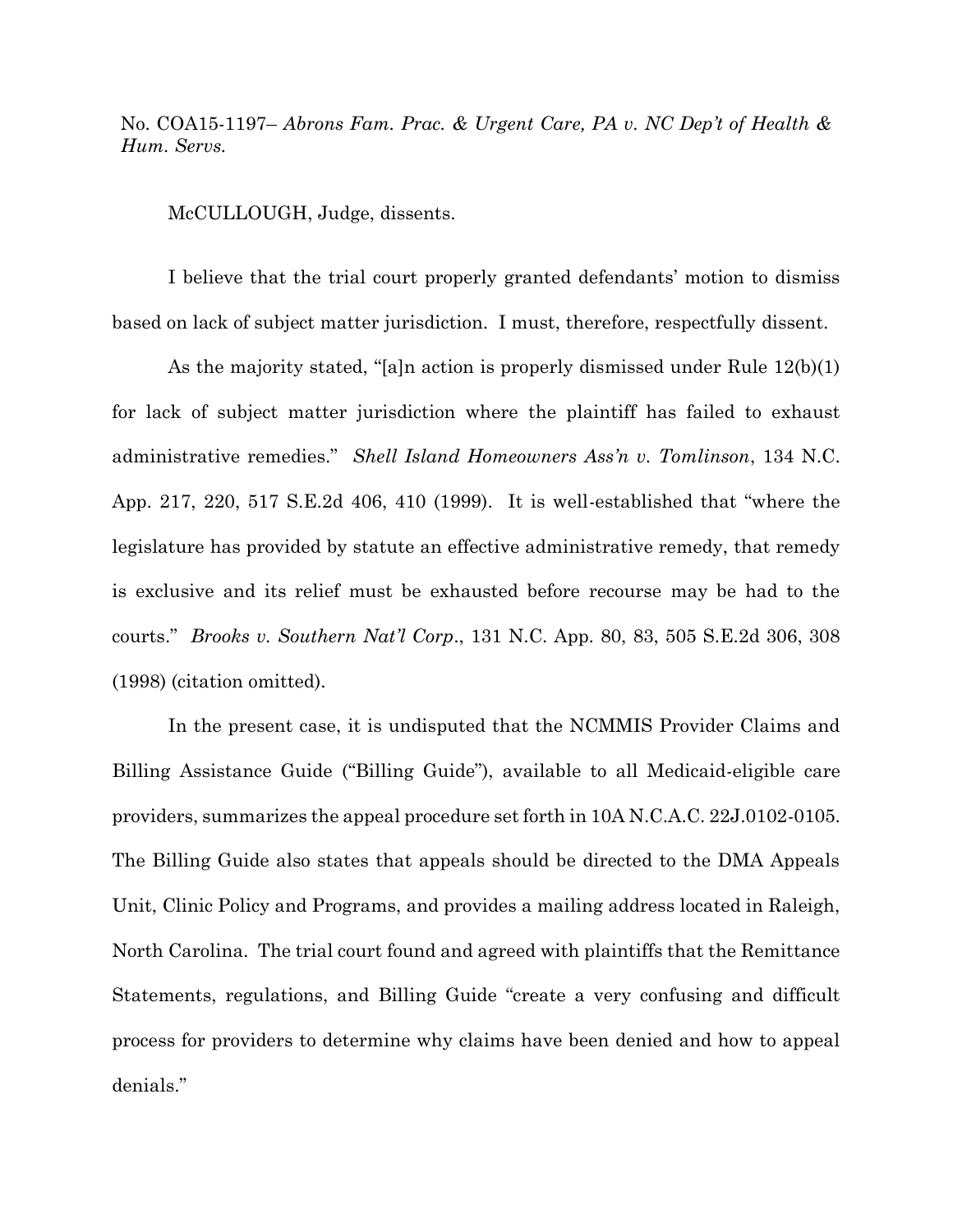*Abrons Fam. Prac. & Urgent Care, PA v. NC Dep't of Health & Hum. Servs. McCULLOUGH, J., dissents*

However, none of the plaintiffs has attempted to initiate an appeal and has only speculated that the administrative process would be futile and inadequate. The trial court discussed, and plaintiffs do not challenge the validity of its discussion, that while the regulations and Billing Guide may be confusing, they

> expressly explain an appeal process that can be initiated by making "a request for reconsideration review" within 30 days to DMA at the division's address. Even if the Remittance Statements do not clearly state that they are a "final adjudications" of the claims, at some point common sense would suggest that a provider would at least attempt to follow the appeal procedure provided for in the regulations and the Billing Guide, even if simply to get a determination as to whether the Remittance Statements constituted a final adjudication.

In addition, the trial court found that the process for seeking review of Medicaid claims decisions "did not change with the implementation of NCTracks, but, rather, has apparently been in place for some time." I agree with the trial court's discussion, and thus, would reject plaintiffs' arguments that because DHHS failed to follow the procedures set forth in the North Carolina Administrative Code for reconsideration review, plaintiffs were excused from exhausting their administrative remedies. Our Court has made it clear that "futility cannot be established by plaintiffs' prediction or anticipation that [DHHS] would again rule adversely to plaintiffs' interests." *Affordable Care, Inc. v. N.C. State Bd. of Dental Examiners.*, 153 N.C. App. 527, 534, 571 S.E.2d 52, 58 (2002).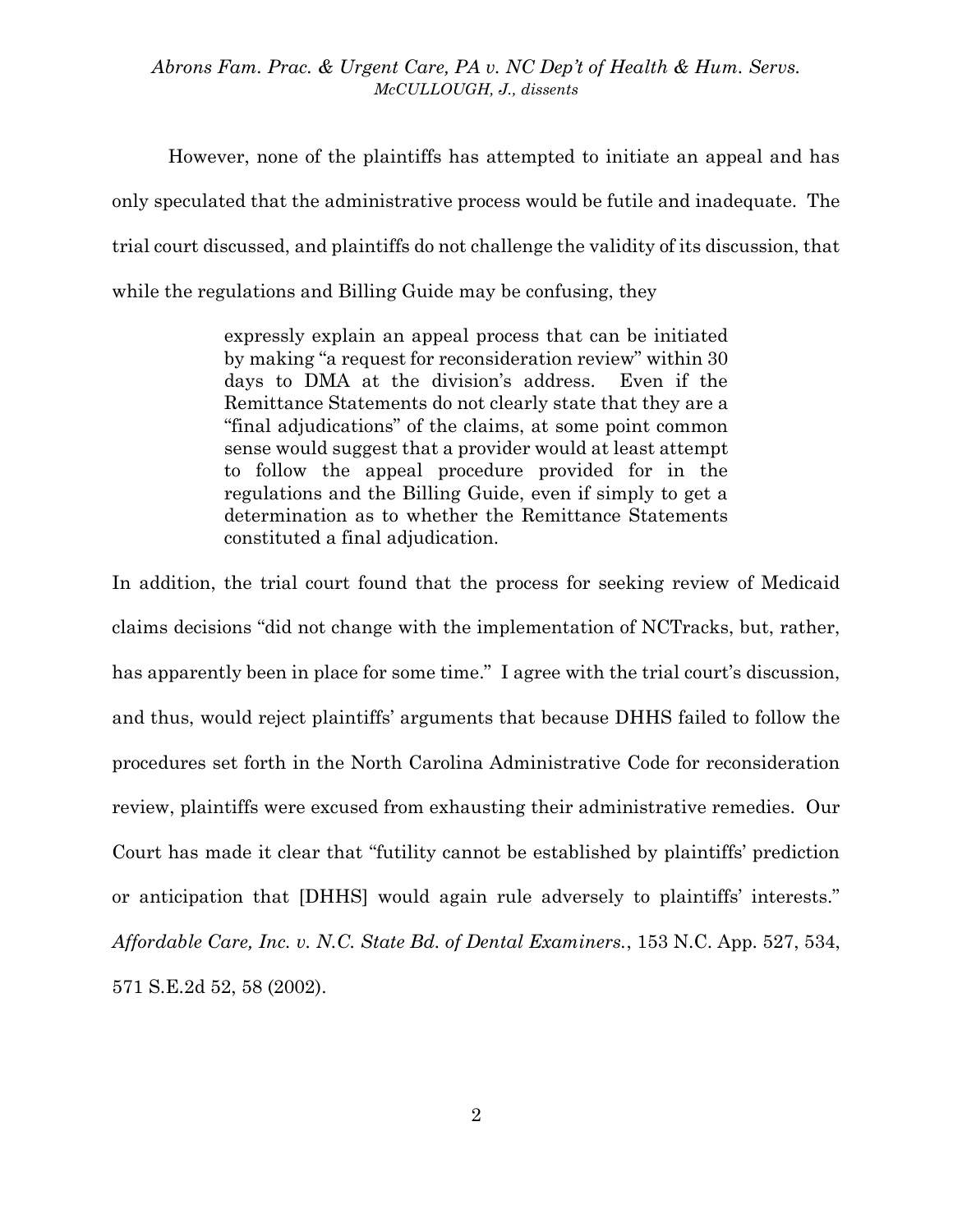## *Abrons Fam. Prac. & Urgent Care, PA v. NC Dep't of Health & Hum. Servs. McCULLOUGH, J., dissents*

Furthermore, I agree with the trial court that plaintiffs failed to satisfy their burden of proving that the administrative remedies were inadequate to resolve their claims. Our Court has previously held that "[w]here the remedy established by the APA is inadequate, exhaustion is not required. The remedy is considered inadequate unless it is calculated to give relief more or less commensurate with the claim." *Shell Island*, 134 N.C. App. at 222-23, 517 S.E.2d at 411 (citations and quotation marks omitted).

In accordance with the reasoning set forth in *Jackson v. N.C. Dep't of Human Resources*, 131 N.C. App. 179, 505 S.E.2d 899 (1998), I believe that a thorough review of the record reveals that plaintiffs' primary claim is for unpaid Medicaid reimbursement claims. This is the exact type of claim that should be determined by DHHS' administrative procedures. As to plaintiffs' claims for breach of contract and a violation of the North Carolina Constitution instituted against DHHS, in which plaintiffs seek damages for the payment of improperly denied Medicaid reimbursement claims, I believe that DHHS' administrative review and appeal process could have given plaintiffs relief "more or less commensurate with [plaintiffs'] claim" and that the trial court did not err by dismissing these claims. As to plaintiffs' claim for a declaratory judgment that DHHS' payment methodology, effective 1 July 2013, violated Medicaid reimbursement rules, plaintiffs were required to first seek a declaratory ruling from DHHS before bringing a claim to the courts. N.C. Gen.